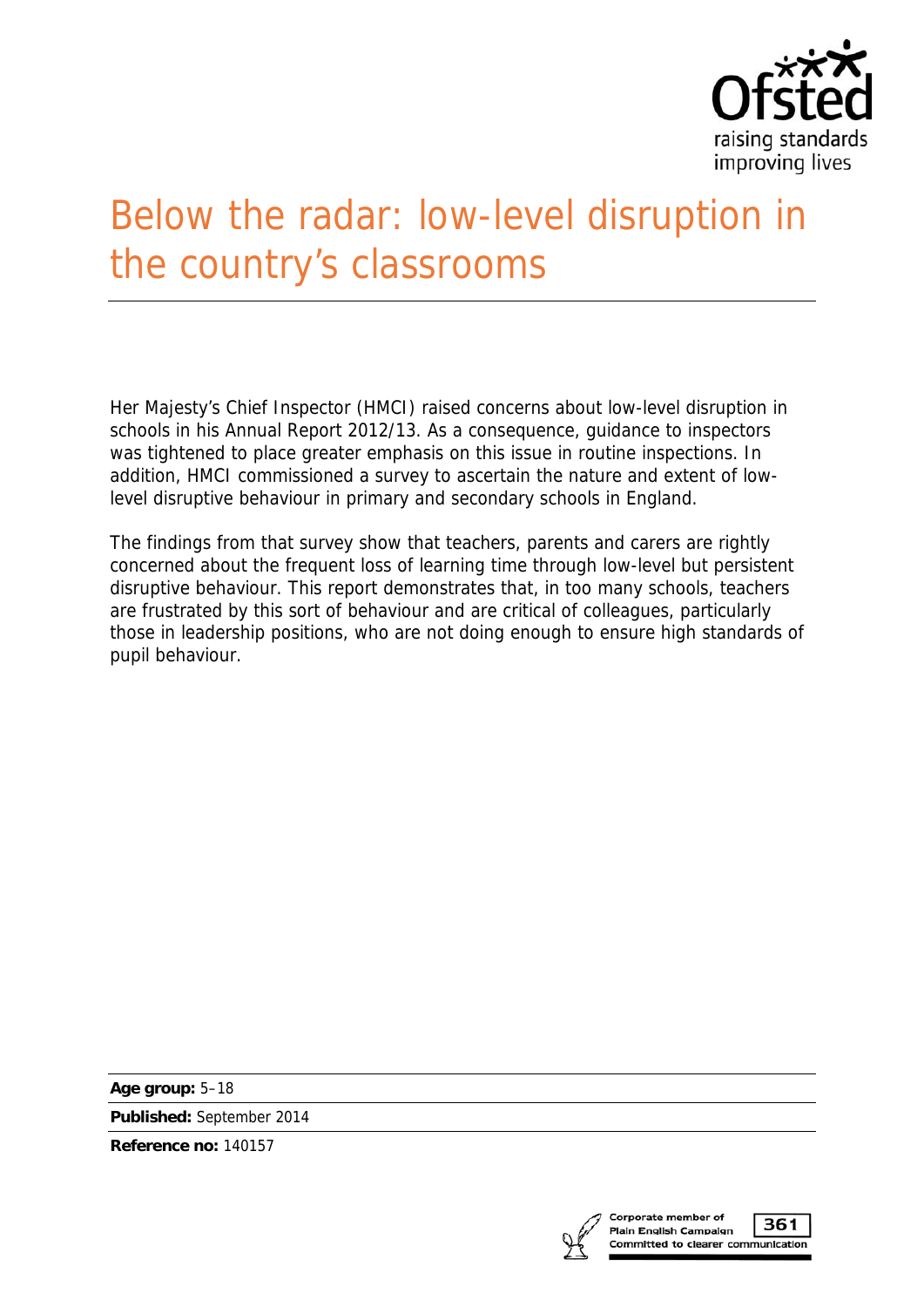The Office for Standards in Education, Children's Services and Skills (Ofsted) regulates and inspects to achieve excellence in the care of children and young people, and in education and skills for learners of all ages. It regulates and inspects childcare and children's social care, and inspects the Children and Family Court Advisory Support Service (Cafcass), schools, colleges, initial teacher training, work-based learning and skills training, adult and community learning, and education and training in prisons and other secure establishments. It assesses council children's services, and inspects services for looked after children, safeguarding and child protection.

If you would like a copy of this document in a different format, such as large print or Braille, please telephone 0300 123 1231, or email enquiries@ofsted.gov.uk.

You may reuse this information (not including logos) free of charge in any format or medium, under the terms of the Open Government Licence. To view this licence, visit www.nationalarchives.gov.uk/doc/open-government-licence/, write to the Information Policy Team, The National Archives, Kew, London TW9 4DU, or email: psi@nationalarchives.gsi.gov.uk.

This publication is available at www.ofsted.gov.uk/resources/140157.

To receive regular email alerts about new publications, including survey reports and school inspection reports, please visit our website and go to 'Subscribe'.

Piccadilly Gate Store Street Manchester M1 2WD

T: 0300 123 1231 Textphone: 0161 618 8524 E: enquiries@ofsted.gov.uk W: www.ofsted.gov.uk

No. 140157



© Crown copyright 2014 Responsible Director: Sean Harford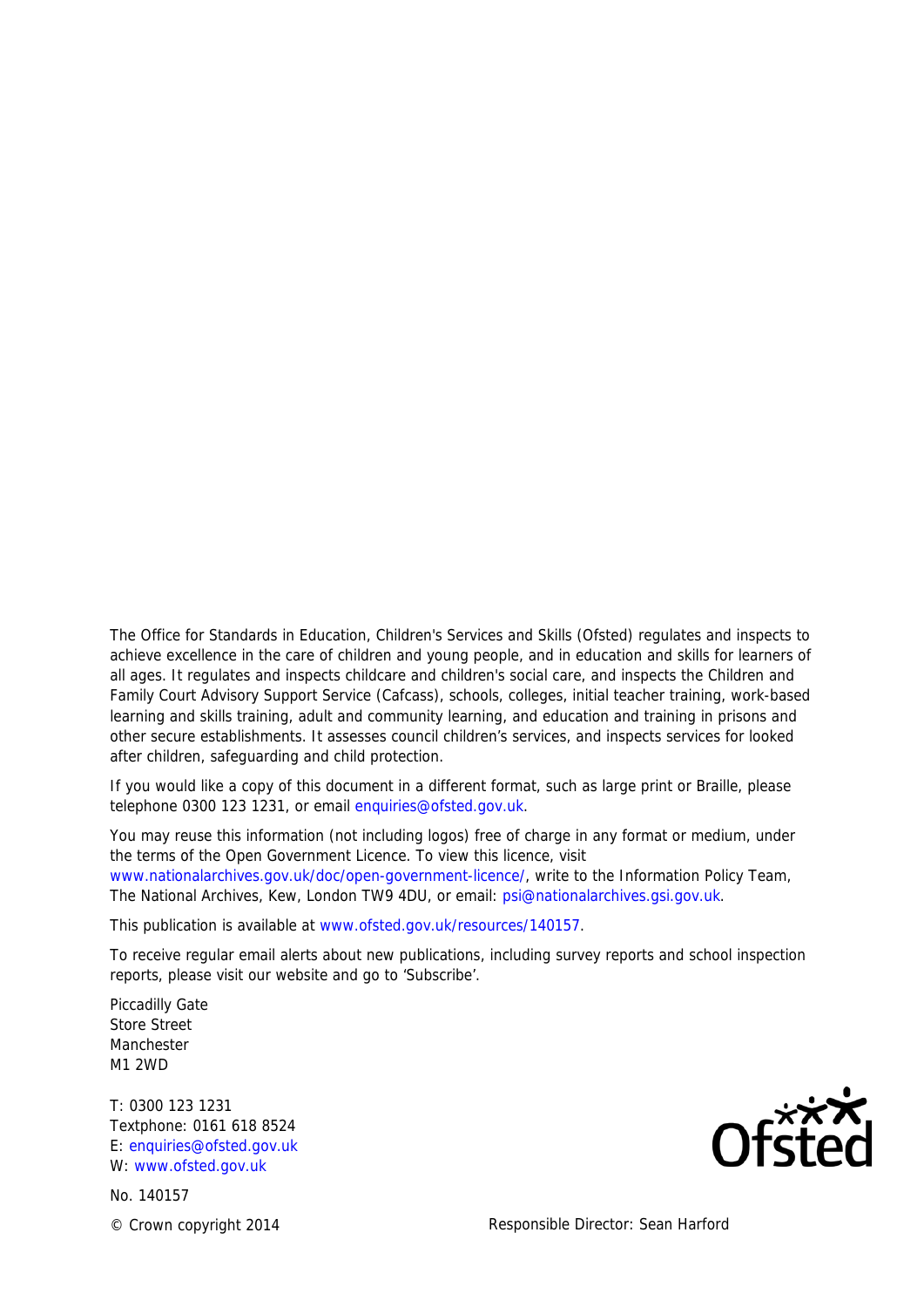# **Contents**

| <b>Executive summary</b>                                              | 4  |
|-----------------------------------------------------------------------|----|
| Part A – Findings from the independent surveys of parents, carers and |    |
| teachers                                                              | 7  |
| What do we mean by low-level disruption?                              | 7  |
| How often does low-level disruption take place?                       | 9  |
| Does low-level disruption affect learning negatively?                 | 10 |
| Can teachers cope with low-level disruption?                          | 12 |
| Do school behaviour policies make any difference?                     | 14 |
| What can be done better?                                              | 15 |
| How involved are parents in supporting high standards of behaviour?   | 17 |
| Part B - Evidence from school inspections since 1 January 2014        | 19 |
| Where schools aren't getting it right                                 | 20 |
| Where schools are getting it right                                    | 24 |
| <b>Further information</b>                                            | 26 |
| <b>Publications by Ofsted</b>                                         | 26 |
| Other publications                                                    | 26 |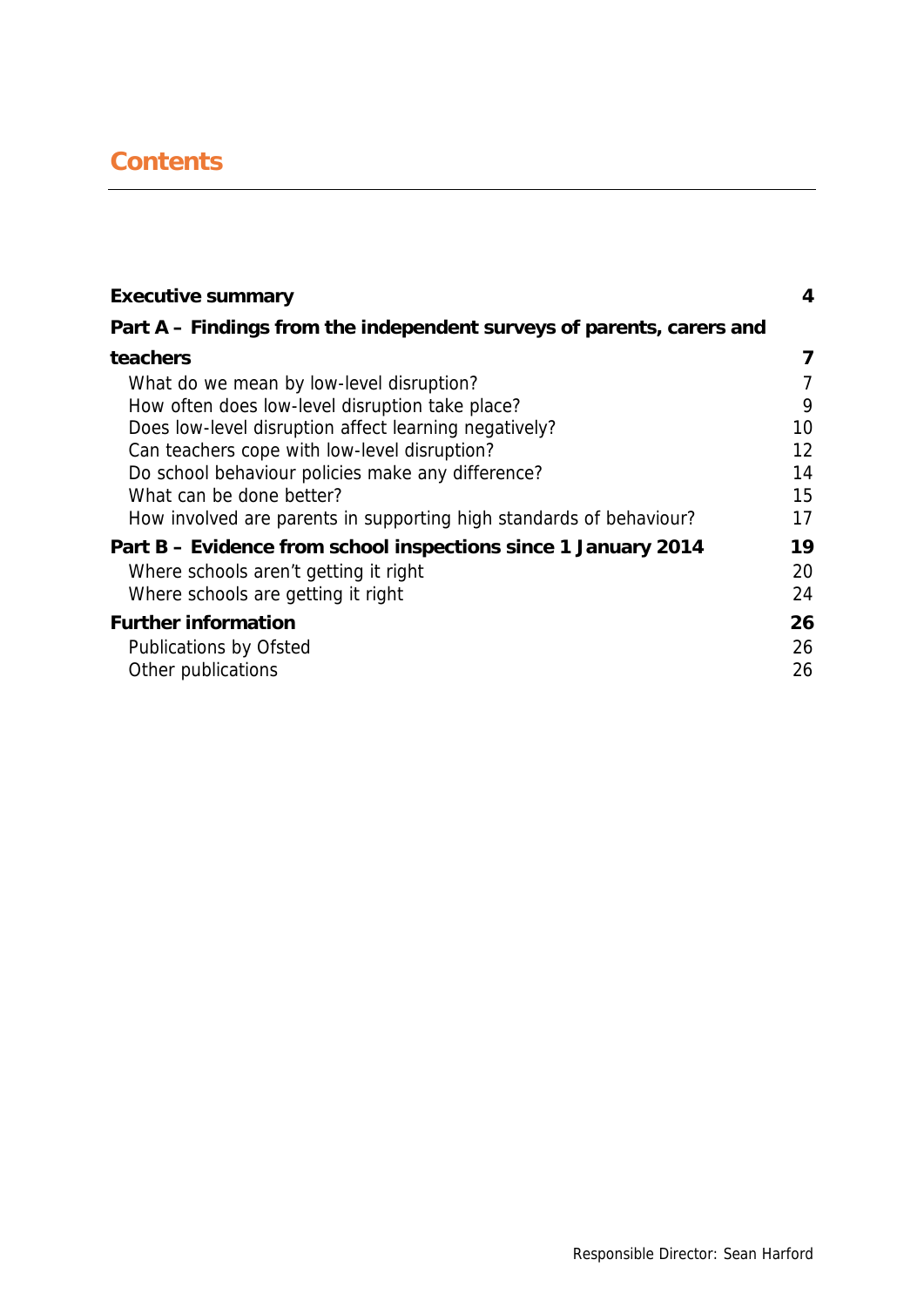

# **Executive summary**

This report draws on evidence from Ofsted's inspections of nearly 3,000 maintained schools and academies between January and early July 2014. It includes evidence from 28 unannounced inspections of schools where behaviour was previously judged to require improvement.

The report also summarises the findings from two surveys, commissioned by Ofsted and conducted independently by YouGov, gathering the views of parents<sup>1</sup> and teachers.<sup>2</sup>

The findings set out in this report are deeply worrying. This is not because pupils' safety is at risk where low-level disruption is prevalent, but because this type of behaviour has a detrimental impact on the life chances of too many pupils. It can also drive away hard-working teachers from the profession.

Some school leaders are failing to identify or tackle low-level disruptive behaviour at an early stage. Some teachers surveyed said that senior leaders do not understand what behaviour is really like in the classroom. This supports the findings of the recent international survey from the Programme for International Student Assessment (PISA), which found that there were marked differences between headteachers' and pupils' views of behaviour.<sup>3</sup> This showed, for example, that twice the proportion of pupils compared with headteachers said that disruption hindered their learning in mathematics.

Typical features of this sort of behaviour include pupils:

- $\blacksquare$  talking unnecessarily or chatting
- calling out without permission
- being slow to start work or follow instructions
- showing a lack of respect for each other and staff
- not bringing the right equipment
- using mobile devices inappropriately.

The YouGov surveys show that pupils are potentially losing up to an hour of learning each day in English schools because of this kind of disruption in classrooms. This is

<sup>&</sup>lt;sup>1</sup> The term 'parents' in this report refers to parents and carers.

 $2$  The YouGov surveys were commissioned by Ofsted to gather the views of samples of 1,024 parents and 1,048 teachers.

 $3$  Only 7% of headteachers thought that learning was hindered by disruption, but 15% of students said they could not work well in their mathematics lessons because of disruption. PISA 2012 Results: Ready to Learn: Students' Engagement, Drive and Self-Beliefs (Volume III), OECD, 2013; www.oecd.org/pisa/keyfindings/pisa-2012-results-volume-iii.htm.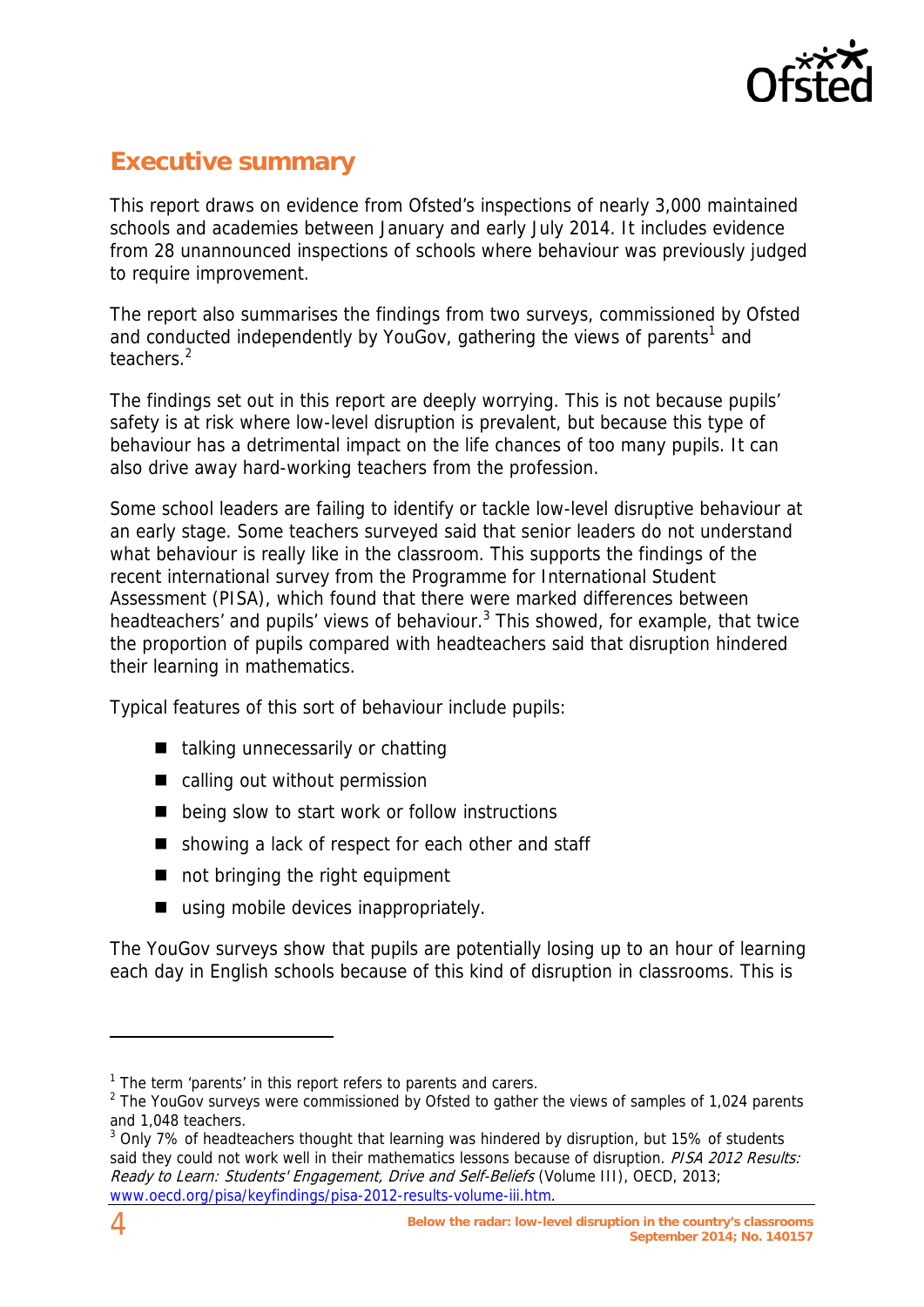

equivalent to 38 days of teaching lost per year. A large number of pupils, therefore, are being denied a significant amount of valuable learning time.<sup>4</sup>

Too many school leaders, especially in secondary schools, underestimate the prevalence and negative impact of low-level disruptive behaviour. Many teachers have come to accept some low-level disruption as a part of everyday life in the classroom.

One fifth of the teachers surveyed indicated that they ignored low-level disruption and just 'tried to carry on'. However, this behaviour disturbs the learning of the perpetrators as well as that of others. According to the teachers themselves, an average secondary school might contain five or six teachers who lose at least 10 minutes of learning time per lesson as they struggle to maintain good order. In primary schools, this averages out at nearly one teacher in every school. Furthermore, while a large majority of the teachers surveyed said they feel confident in dealing with this kind of behaviour effectively, about one in 20 said they did not. This represents around three teachers in the average secondary school who are diverted from teaching by what – for them – is a daily challenge to maintain the necessary standards of discipline. This places them under unnecessary pressure.

Over half of the teachers surveyed said that their school's policy on behaviour was helpful, but only around a third said that it was applied consistently across the school. In some instances, hard-working teachers have their efforts to maintain discipline undermined by the inconsistent approach of other teaching staff to behaviour. Too often, this inconsistency is not being tackled by their senior leaders.

Inconsistency in applying behaviour policies also annoys pupils and parents. For too many pupils, having a calm and orderly environment for learning is a lottery. Parents consistently say that good discipline is the foundation stone of a good school.<sup>5</sup> Many pupils and parents report frustration when disruption is not dealt with effectively. These parents are concerned that behavioural problems are contributing to pupils not being prepared well for further education and employment. Indeed, employers continually complain that too many young people have poor attitudes to work.<sup>6</sup>

Four-fifths of the parents surveyed wanted the school to communicate its expectations around behaviour clearly and regularly. Many parents wanted a more formal and structured environment in the school that would give their children clear boundaries for their behaviour.

<sup>&</sup>lt;sup>4</sup> Part A provides the underpinning data.

<sup>&</sup>lt;sup>5</sup> Prospect, April 2009, published a survey of parents that showed good discipline to be the key factor for 82% of parents.

<sup>&</sup>lt;sup>6</sup> The CBI has identified paying attention and resisting distractions, getting to work right away rather than procrastinating and allowing others to speak without interruption as some of the 'Characteristics, values and habits that last a lifetime'. First Steps: a new approach for our schools, CBI, 2012; www.cbi.org.uk/campaigns/education-campaign-ambition-for-all/first-steps-read-the-reportonline/change-is-possible.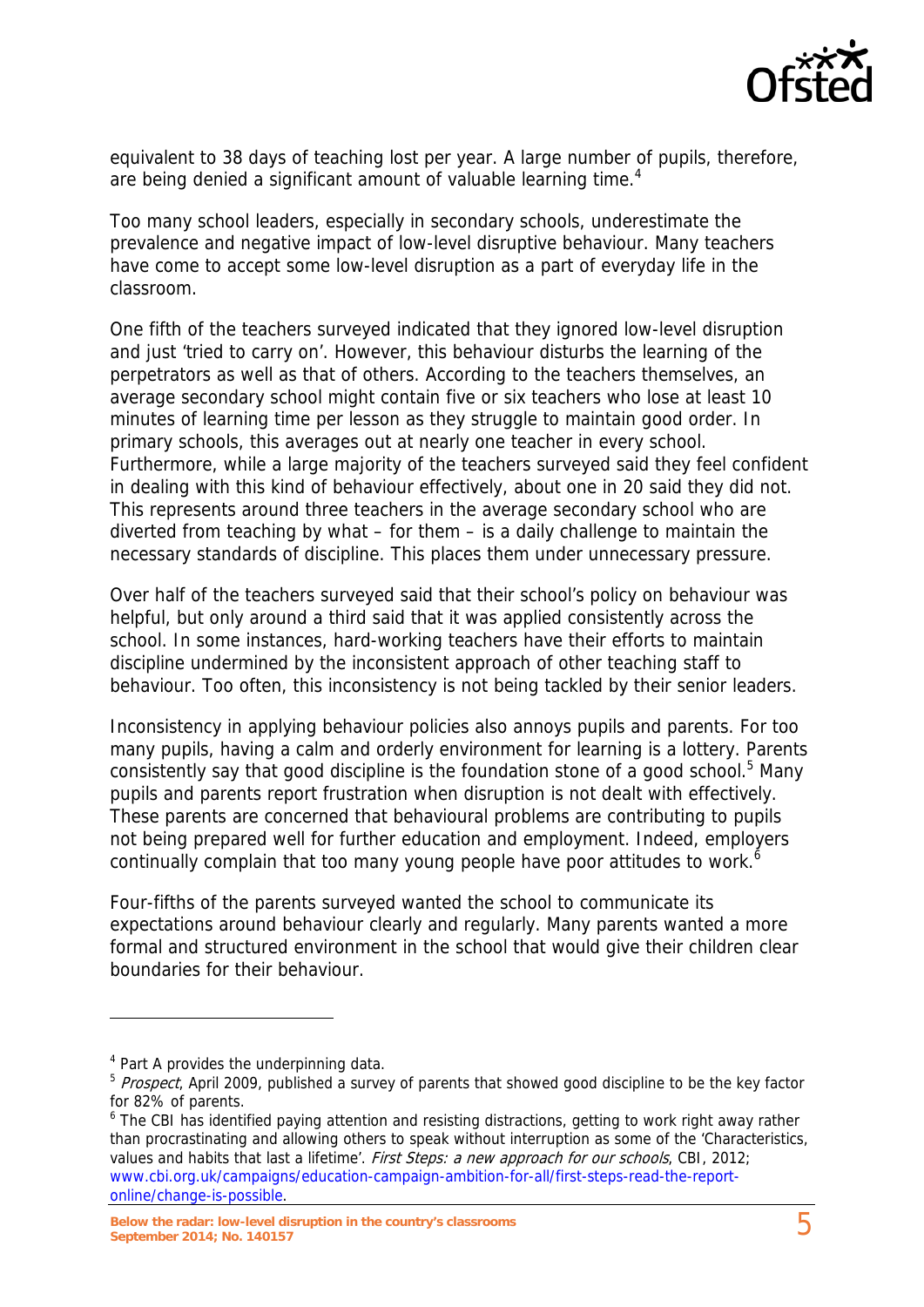

Ofsted inspection reports on schools with behaviour that is less than good often highlight the fact that standards of discipline vary within the school. This is partly because some teachers lack the skills to enforce consistently high standards of behaviour. However, some of the teachers surveyed laid the blame on their senior leaders. These teachers believed that some leaders are not high profile enough around the school or do not ensure that the school's behaviour policies are applied consistently. Too often, teachers complained that their senior leaders did not assert their authority.

In some schools, teachers blur the boundaries between friendliness and familiarity, for example by allowing the use of their first names. In these circumstances, pupils too often demonstrate a lack of respect for staff by talking across them or taking too long to respond to instructions.

In the best schools, creating a positive climate for learning is a responsibility shared by leaders, teachers, parents and pupils. Leaders in these schools are uncompromising in their expectations and do not settle for low standards of behaviour. They do not shy away from challenging teachers, parents or pupils, where this is necessary. These leaders:

- are visible in classrooms, school corridors and grounds
- $\blacksquare$  know if and where low-level disruption occurs and ensure that all staff members deal with it
- have high expectations of behaviour and are consistent in dealing with disruptive pupils
- $\blacksquare$  explain and enforce their expectations successfully to staff, pupils and parents.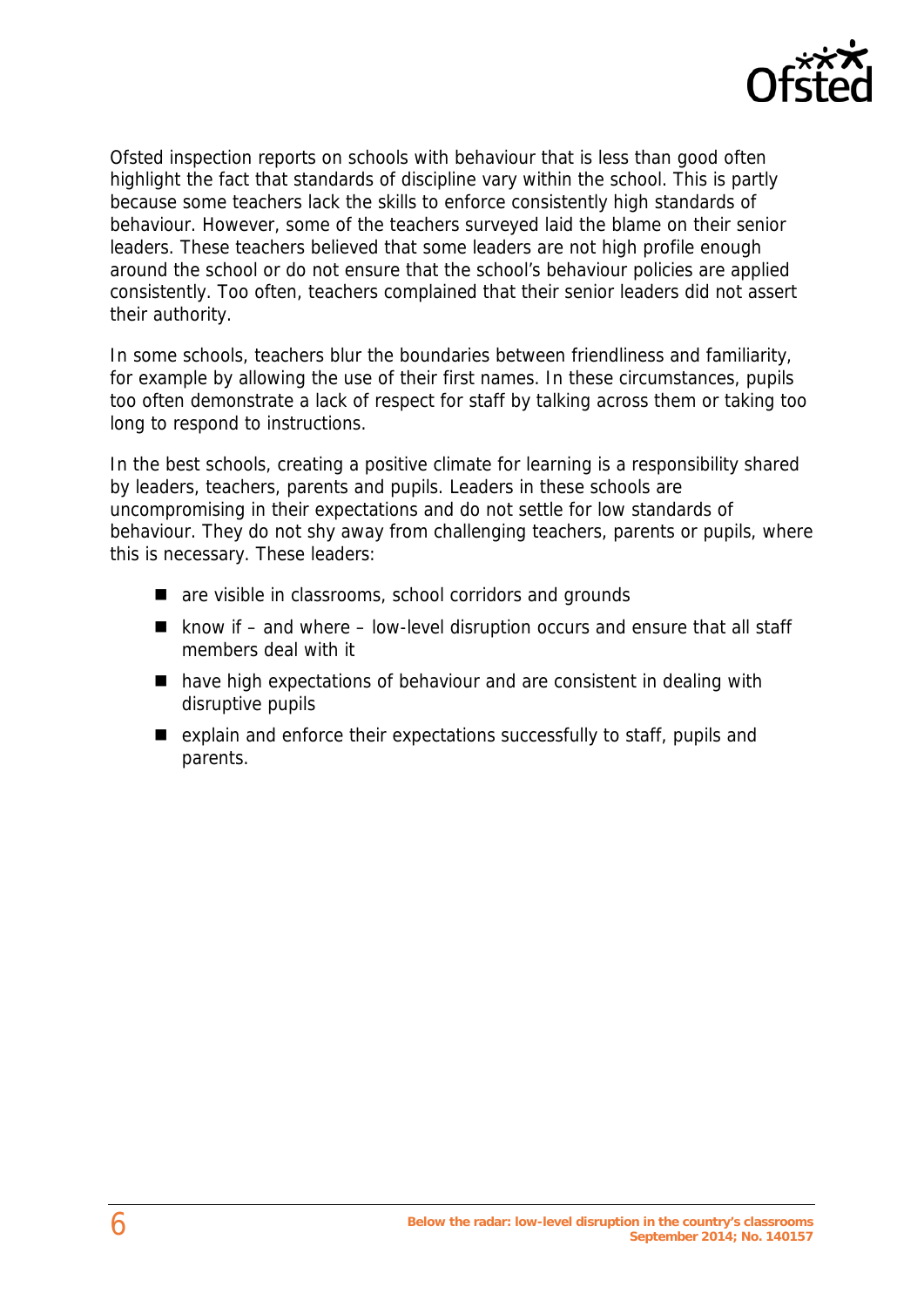

## **Part A. Findings from the independent surveys of parents and teachers**

#### **What do we mean by low-level disruption?**

'Talking to classmates when the teacher is talking; calling out answers instead of raising a hand; making silly comments for attention; passing notes; surreptitious throwing of small pieces of paper; arriving late to lessons; deliberately sitting in the wrong seat; minor squabbles during group work tasks.'

(Primary school teacher)

'Children talking between themselves when they should be listening; fiddling with anything; writing when they should be listening; refusing to work with a talk partner.'

(Primary school teacher)

'Chatting to neighbours; swinging on chairs; tapping pens; turning round; quietly humming; commenting quietly on something the teacher/a peer has said in class discussion; shouting out.'

(Primary school teacher)

'Talking to each other (not about the work); texting or looking at mobile phones; rocking on chair or getting up from seat; putting on make-up; messing about with friends – for example play-fighting; dropping pens and equipment on the floor; throwing paper planes.'

(Secondary school teacher)

Chatting; not working; not focusing on the task set, just sitting there doing nothing; uniform incorrect, including wearing make-up; rolling eyes at teachers or other impolite gestures or behaviours; lack of homework, making it difficult to continue with your scheme of learning; calling out; demanding attention without regard for other students' needs; refusing or delaying with argument [about] taking off of coats and not placing bags on the floor; turning up late, disrupting the learning going on in the lesson.'

(Secondary school teacher)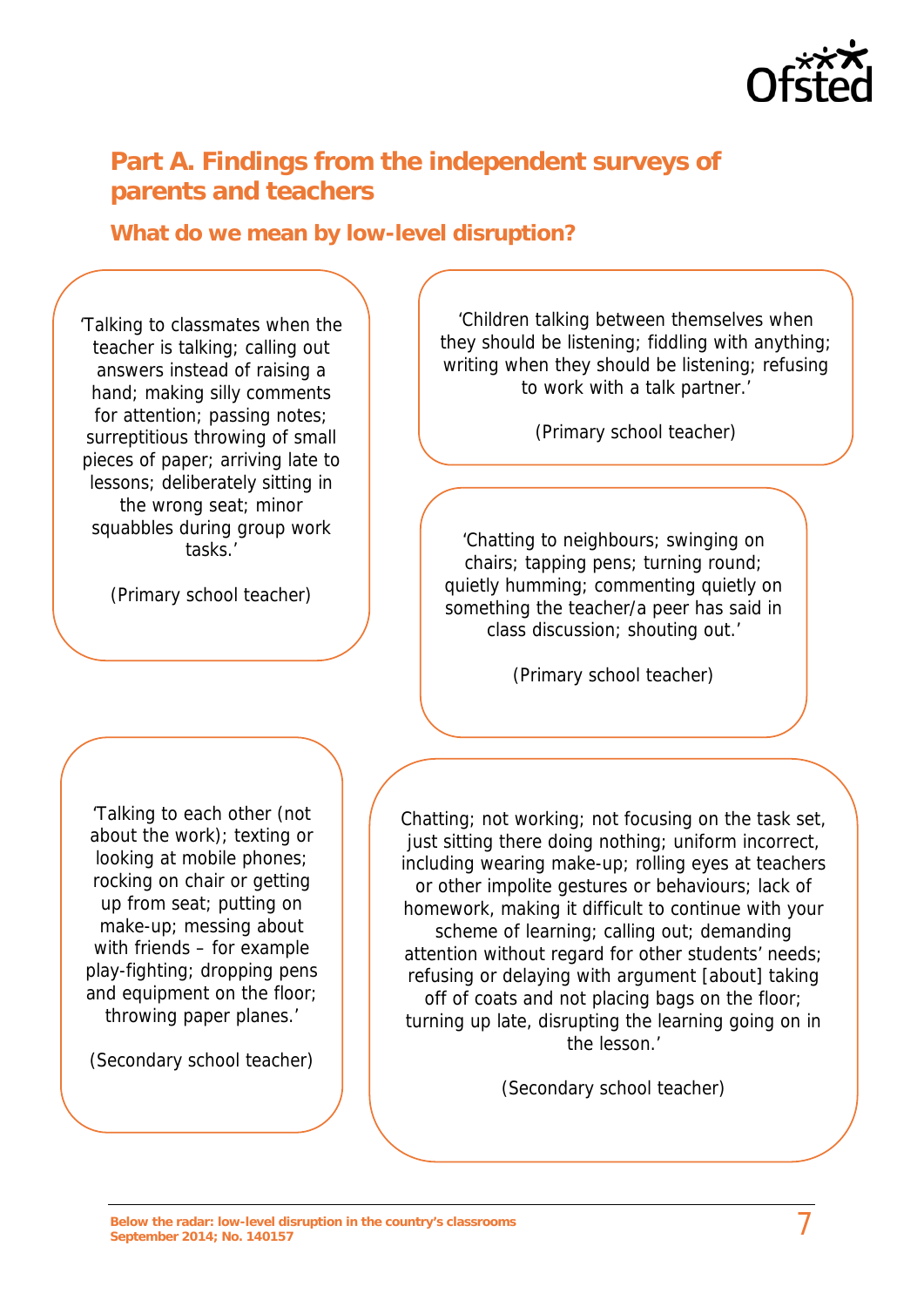

1. Teachers and parents agreed that the most common form of low-level disruption was idle chatter unrelated to the work in hand. As can be seen from Figure 1, they also agreed that 'disturbing other children' in general was a problem. Over two-thirds of parents said they relied on reports from their children or children's friends to gauge the level of disruptive behaviour.

#### **Figure 1: Leading types of low-level disruption – teachers' and parents' viewpoint**

| Main types of disruption identified by<br>teachers in all types and phases of<br>school surveyed | $%$ of<br>teachers<br>reporting<br>this $7$ | % of<br>parents<br>reporting<br>this (for<br>comparison) |
|--------------------------------------------------------------------------------------------------|---------------------------------------------|----------------------------------------------------------|
| Talking and chatting                                                                             | 69                                          | 46                                                       |
| Disturbing other children                                                                        | 38                                          | 39                                                       |
| Calling out                                                                                      | 35                                          | 14                                                       |
| Not getting on with work                                                                         | 31                                          | 17                                                       |
| Fidgeting or fiddling with equipment                                                             | 23                                          | 10                                                       |
| Not having the correct equipment                                                                 | 19                                          | $\qquad \qquad \blacksquare$                             |
| Purposely making noise to gain attention                                                         | 19                                          | 17                                                       |
| Answering back or questioning instructions                                                       | 14                                          | 11                                                       |
| Using mobile devices                                                                             | 11                                          |                                                          |
| Swinging on chairs                                                                               | 11                                          | -                                                        |

- 2. There were important differences between the opinions of primary and secondary teachers surveyed. Common problems identified by primary teachers were:
	- calling out (half of the teachers)
	- disturbing other children (almost half of the teachers)
	- $\blacksquare$  fidgeting with equipment (over a third of teachers).
- 3. Frequent disruptions identified by secondary school teachers were:
	- not getting on with the work set (over a third of teachers)
	- not having the correct equipment (a quarter of teachers).

 $<sup>7</sup>$  One thousand and forty eight teachers and 1,024 parents were asked to report the three most</sup> prevalent types of disruptive behaviour from a list. Figure 1 shows the proportion reporting this type of disruption in their top three.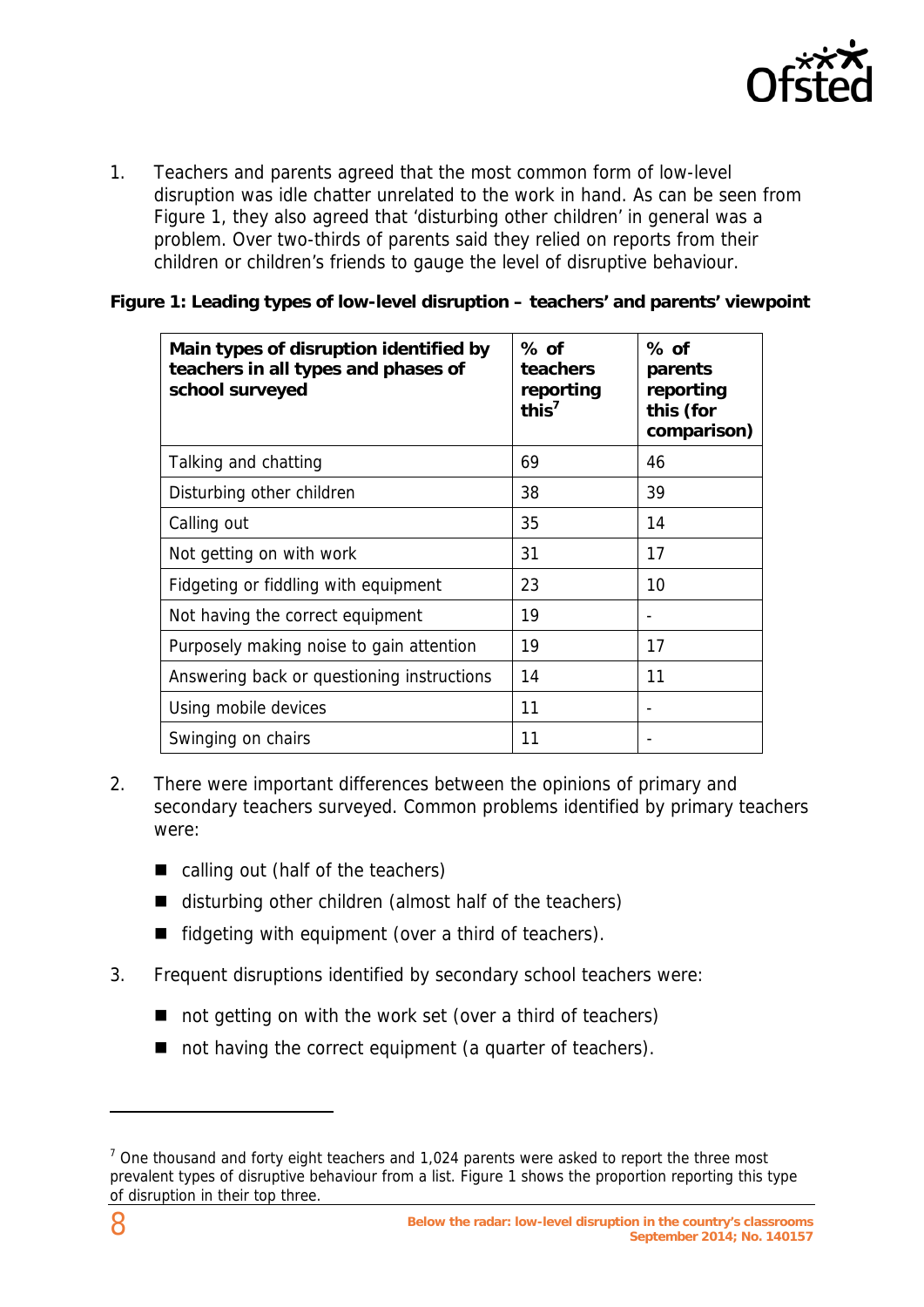

Technology (such as using mobile phones during a lesson) was not a concern for primary teachers, but was for just over one in six secondary teachers.

4. The opinions of teachers in England were very similar to a survey of those in Scotland conducted in 2012.<sup>8</sup>

#### **How often does low-level disruption take place?**

- 5. Some types of low-level disruption are very common. Around two-fifths of the 723 teachers in the survey who believed that disruptive 'talking and chatting' was a key problem said it occurred in almost every lesson. This was much more frequent than parents believed; around a sixth of them, responding to a comparable question, thought that 'talking or chatting' occurred several times a day. Approximately a quarter of the 397 teachers who identified 'disturbing other children' as a key problem thought that pupils disturbed others in almost every lesson; around one in eight parents thought this happened 'several times' a day.
- 6. Some of the teachers who provided a more detailed response to the question about the frequency of low-level disruption suggested that the behaviour persisted because of pupils' and students' poor attitudes:

'Students want to show off, are anti-establishment, or feel they have the right to be superior.' (Secondary school teacher)

'Pupils are not prepared to listen unless they are entertained.' (Primary school teacher)

7. However, some teachers also associated low-level disruption with enthusiastic pupils who had limited social skills:

> 'Enthusiasm and lack of self-control – students are sometimes very keen to say the right answer and don't appreciate that the teacher needs to ask all the students. Sometimes it's a question of manners. In my experience students are rarely being deliberately rude, but lack awareness that interrupting is inappropriate. These students would also shout across their parents if they were having a conversation with someone else. Sometimes students call out to seek attention from classmates in 'class clown'-type behaviour.' (Primary school teacher)

'Children wanting to answer questions/being over enthusiastic/not understanding they shouldn't be calling out.' (Primary school teacher)

<sup>&</sup>lt;sup>8</sup> The Scottish Government, *Behaviour in Scottish Schools 2012: Final report*, www.ipsosmori.com/researchpublications/researcharchive/3051/Behaviour-in-Schools-Research.aspx. Talking out of turn and hindering other pupils were the main behaviours listed.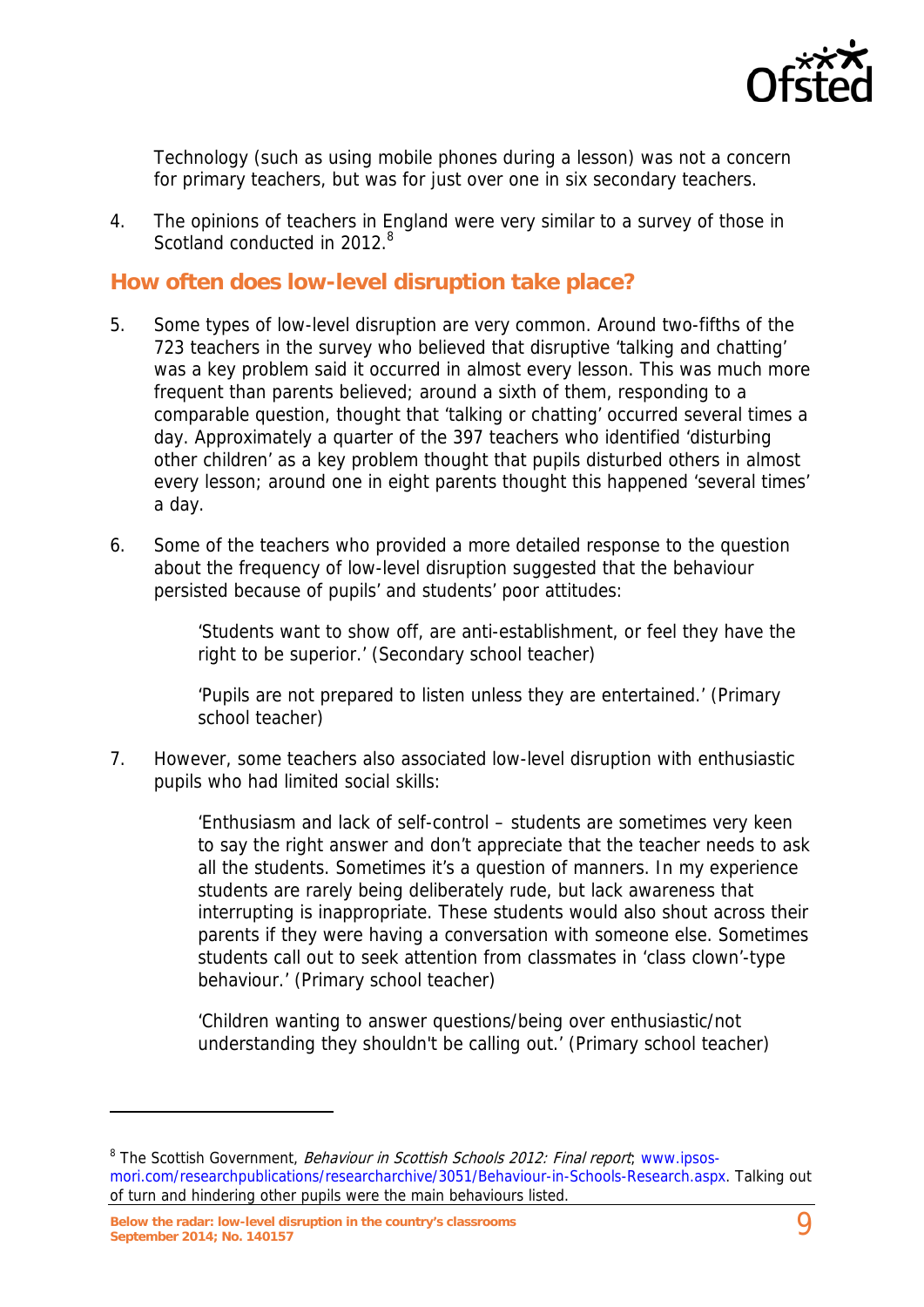

## **Does low-level disruption affect learning negatively?**

- 8. Teachers had widely different views of how behaviour affected learning. Just over a quarter of those surveyed thought that the impact of low-level disruption on learning was high, while nearly a third thought it had little or no impact. This variation is at the heart of the problem and is confirmed by inspection evidence, which shows that variation in behaviour not only exists between schools but can also be found across different classes within a school. Having a calm and well-ordered classroom can be, therefore, something of a lottery for pupils. For those who experience the most disruption in school, significant damage can be done to their life chances.
- 9. This variation can be seen in what inspectors observed in the classrooms in four schools where behaviour and safety were judged to be inadequate overall.<sup>9</sup> Even in these schools, behaviour in different classes commonly varied from good to inadequate and, on occasions, was outstanding.

**Figure 2: Number of behaviour judgements from lessons in two secondary and two primary school inspections in 2014 where 'behaviour and safety' was judged to be inadequate overall** 



Source: Ofsted inspection

10. Secondary school teachers identified a greater impact on learning from lowlevel disruption than those in primary schools. Close to three quarters of those secondary teachers surveyed said that low-level disruption was a major

Number of lessons observed in parantheses No lessons were judged outstanding for behaviour in either of the primary school case studies

<sup>&</sup>lt;sup>9</sup> The overall grade for behaviour and safety includes evidence from outside the classroom.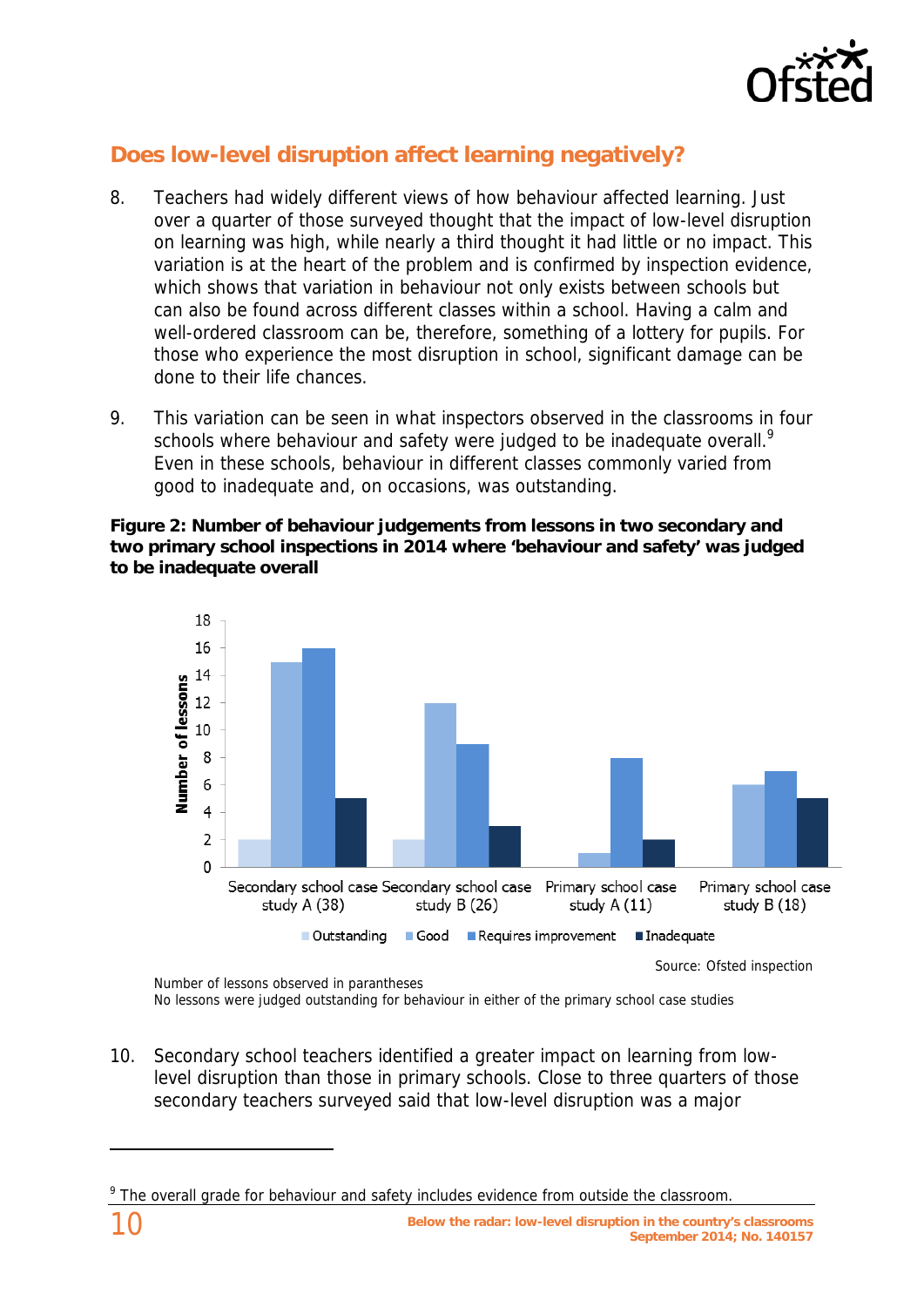

problem, having medium or high impact on learning. Female teachers had more negative views than male teachers.

**Figure 3: Percentage of teachers responding to the question 'What impact, if any, do you think low-level disruption generally has on the learning of pupils in the class?'** 



Source: YouGov teacher survey

Figures are rounded and may not add to 100. Sixty three teachers working in all-through schools are included in the male/female bars but excluded from the primary and secondary bars.

- 11. Teachers also had varying views of the amount of learning time lost through disruption. However, while just over a fifth of the secondary teachers surveyed said that it resulted in very little lost time in class, it is of great concern that over a quarter thought it wasted at least five minutes per hour. The situation in primary schools is less acute, but still concerning.
- 12. Broadly one in 12 secondary teachers said that more than 10 minutes of learning was lost per hour. If these survey findings generalise to the wholeschool population, this means that, in the average secondary school, this disruption is equivalent to between five and six teachers identifying a significant loss of learning in lessons.<sup>10</sup>
- 13. In primary schools, the equivalent figure was one in 20. If generalised, this level of disruption would mean that, on average, nearly every primary school has a teacher struggling to maintain an orderly working environment.<sup>11</sup> As younger children tend to have one teacher all day, this represents a considerable amount of time lost for the pupils in that particular class.

 $10$  Department for Education figures indicate that the average secondary school has 72 teachers.  $11$  The average primary school was 14 teachers.

**Below the radar: low-level disruption in the country's classrooms September 2014; No. 140157** 11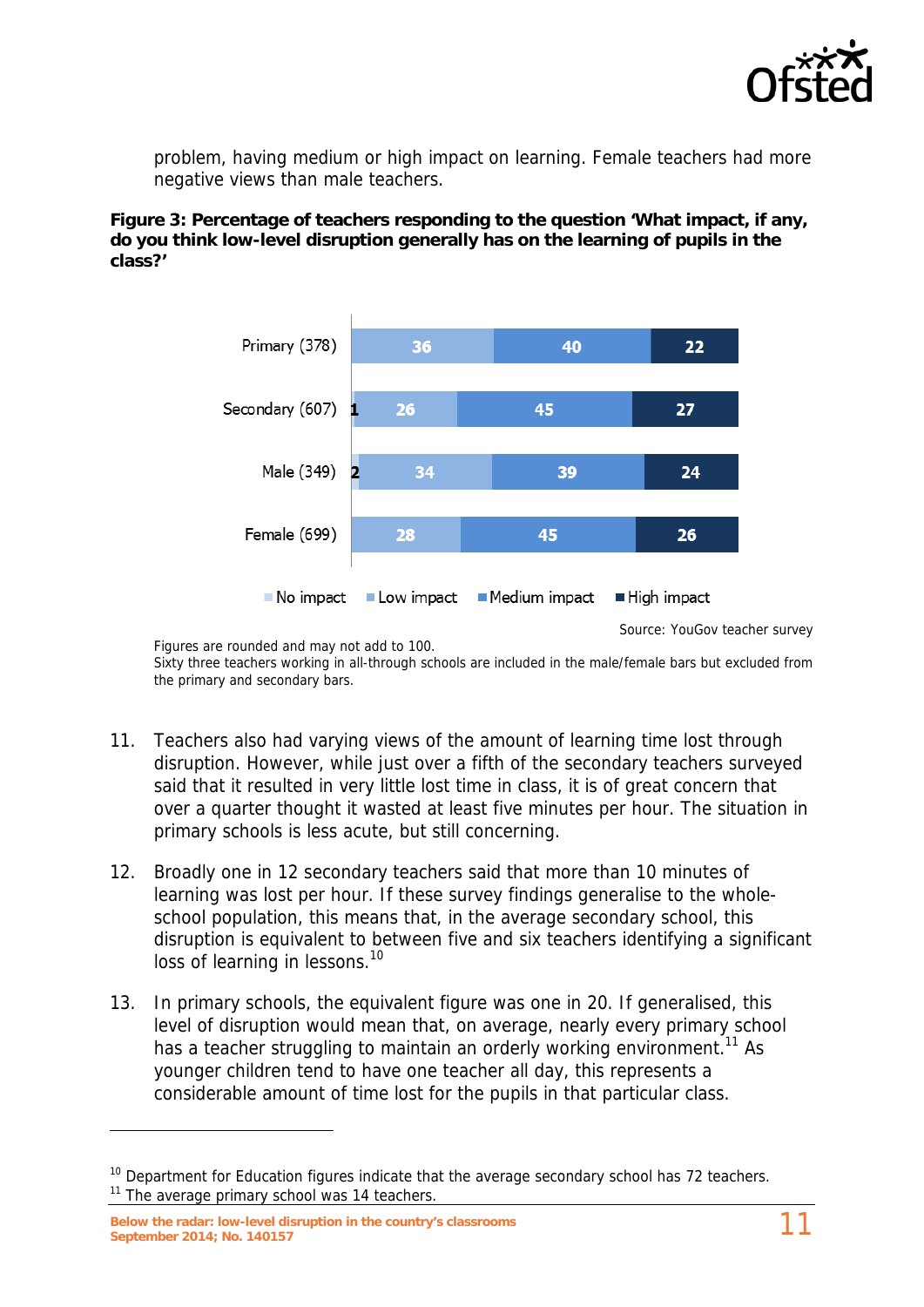

**Figure 4: Percentage of teachers responding to the question 'On average, how much learning time is lost within each hour of teaching time when a single episode of low-level disruption occurs?' Responses by provider type** 



Source: YouGov teacher survey

Figures are rounded and may not add to 100. Sixty three teachers working in all-through schools are included in the male/female bars but excluded from the primary and secondary bars.

14. Parents held even more negative views. Over two-fifths of those surveyed (including a slightly higher proportion of parents of secondary-age students) agreed that their child's learning was adversely affected by the behaviour of others. Again, however, the range of views from the survey was striking. Almost three in 10 parents disagreed that the behaviour of others affected their child's learning.

#### **Can teachers cope with low-level disruption?**

- 15. Most parents have an opinion on whether teachers can manage disruptive behaviour or not, mainly from listening to their own children. One in 10 parents with primary-age children and just one in 20 of the parents of secondary students were not confident that their child's teachers were able to handle disruptive behaviour in the classroom. However, similar proportions did not give an opinion. This means that more than eight in 10 of the parents of secondary students clearly expressed confidence that teachers could handle disruptive behaviour.
- 16. The teachers surveyed were generally very confident about their ability to manage behaviour. Few teachers were 'not very confident' about handling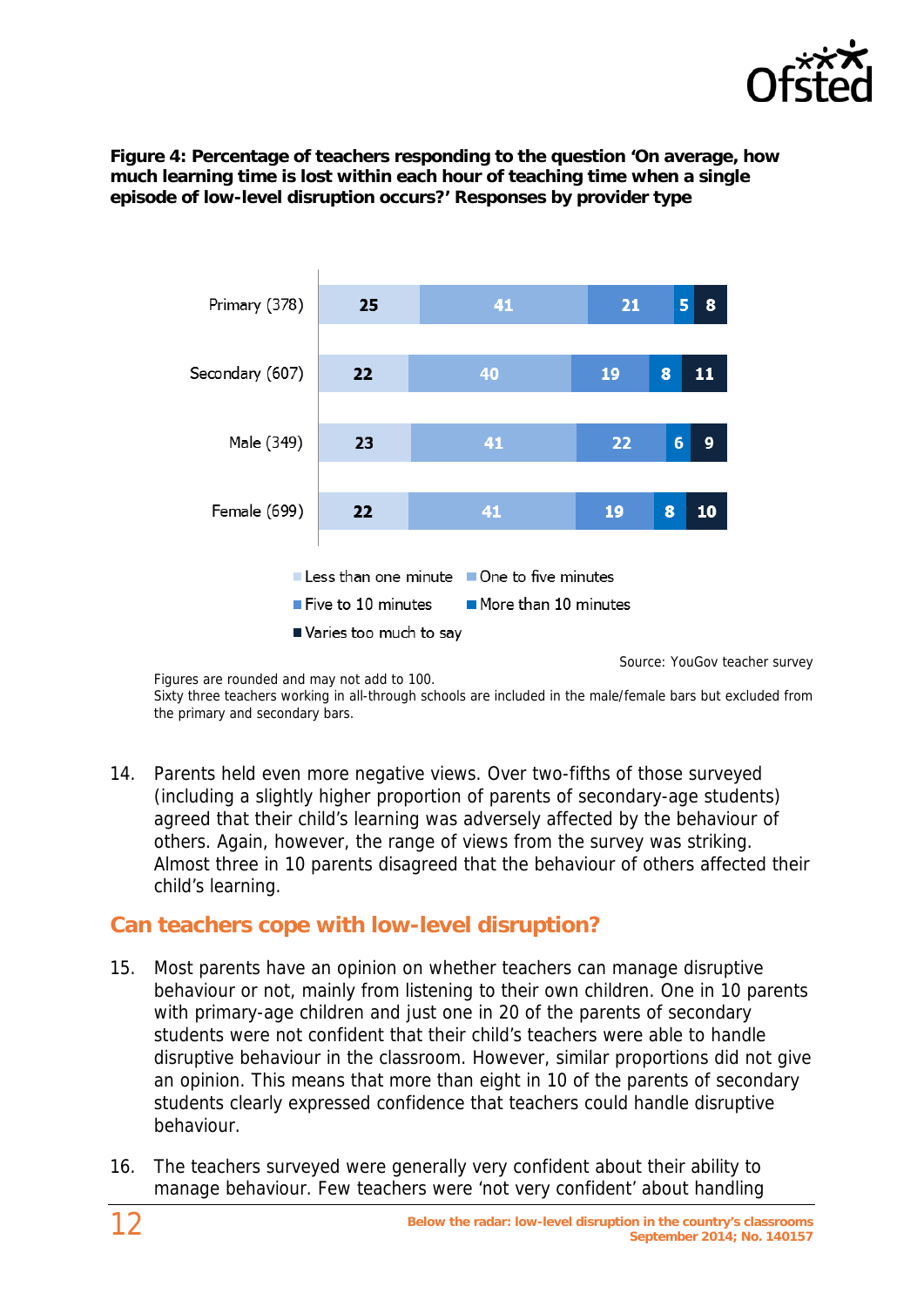

disruptive behaviour and none said that they were 'not at all confident'. There was very little difference between the responses of primary and secondary teachers.

17. However, teachers' confidence sometimes appeared to be undermined by fear of discussing problems with senior staff:

> 'The headteacher and senior staff could support teachers with disruptive students and insist on a consistent approach to discipline and ensure it is carried out across the school by supporting the teachers, instead of blaming the teachers when poor behaviour is brought up to the leadership team.' (Secondary school teacher)

18. The survey explored this issue through questions to teachers about their attitudes to low-level disruption. A third of teachers 'accepted' it as part of teaching, whereas nearly half said they did not (Figure 5).

#### **Figure 5: Percentage of teachers responding to the following statements on lowlevel disruption**



Figures are rounded and may not add to 100.

Source: YouGov teacher survey

19. These figures may be affected by the different levels of tolerance that teachers have, but they emphasise how widely teachers' expectations vary and help to explain why inconsistency in handling misbehaviour annoys young people and their parents:

> 'Improve some of the teaching staff who are not fit for purpose but have been in position too long.' (Parent of a secondary school student)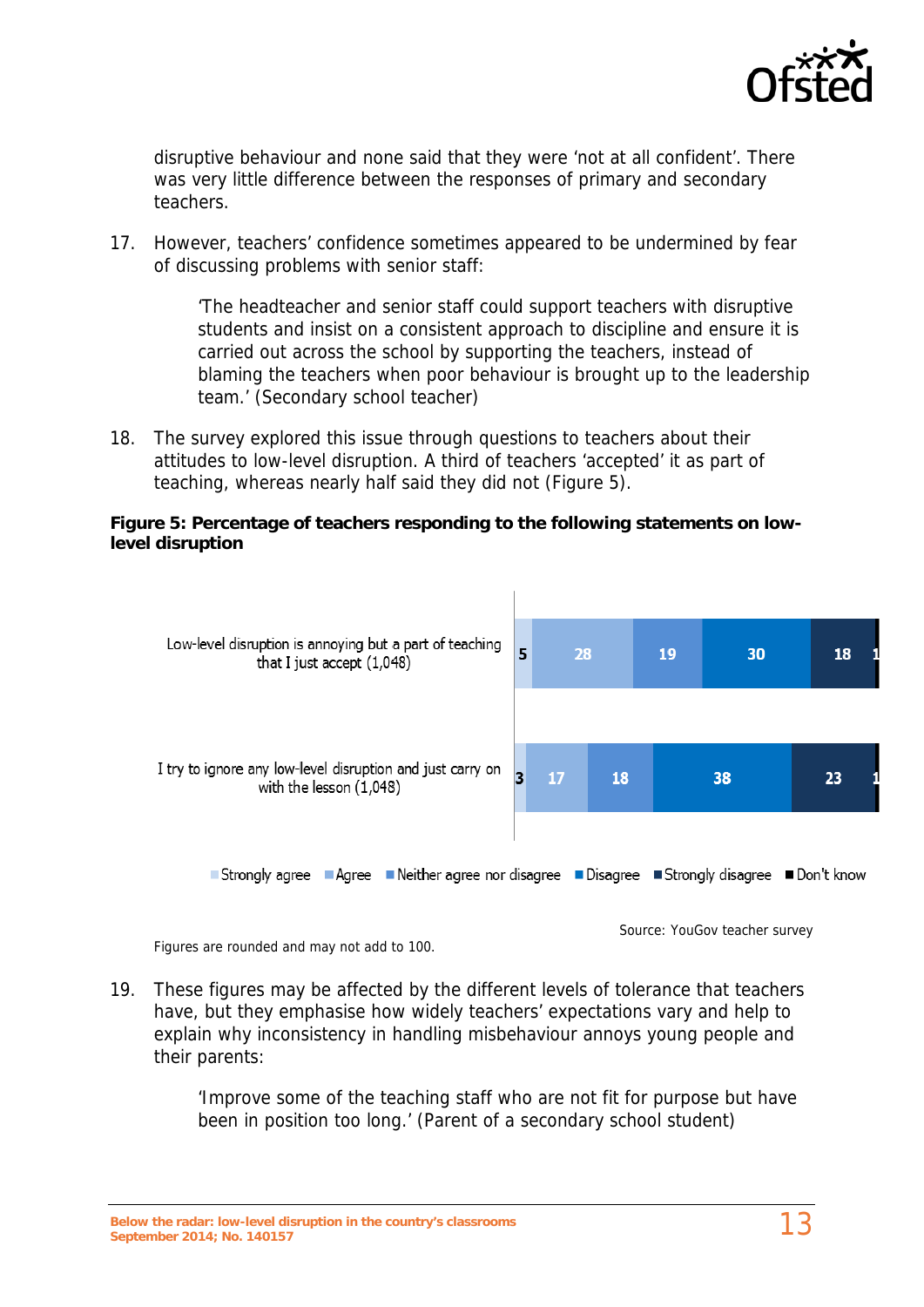

'The school needs a more permanent set of teaching staff – this would provide a better learning environment and more consistency and stability.' (Parent of a primary school pupil)

20. Teachers' responses to some of the questions in the survey were analysed to see whether training to deal effectively with behaviour made any difference to their attitudes. Of the 418 teachers who responded, nearly a third of secondary teachers and a fifth of primary teachers who had experienced such training said it was not very useful. Over half of those who found training didn't help said that talking/chatting occurred in almost every lesson. A third of teachers surveyed said they had been given no training or professional development on dealing with behaviour.

#### **Do school behaviour policies make any difference?**

- 21. The YouGov survey showed that teachers use a mixture of school and personal strategies to deal with behaviour. Around four-fifths indicated that they used the school behaviour policy to tackle low-level disruption, although one in 20 said they did not. Almost nine in every 10 also said they used their own behaviour management strategies to tackle disruption. As we have seen, a large majority said they could do this confidently.
- 22. Inconsistency surfaced when teachers responded to questions about their school's behaviour policy. Around a sixth said their school's behaviour policy was unhelpful. Only a quarter of secondary teachers agreed that the behaviour policy in their school was applied consistently by all staff compared with half of primary teachers. Only a third of all teachers said the headteacher provided support in managing behaviour. It was evident that some teachers felt considerable frustration about how behaviour policies were being implemented and managed. Their comments focused particularly on their colleagues' variable use of school policies and the failure of senior leaders either to enforce the policies with staff or to apply them consistently with pupils.
- 23. Some teachers indicated that senior leaders were ineffective in engaging with parents and were too isolated from the realities of day-to-day life in the classroom. They suggested that senior leaders should:

'Improve behaviour by tackling the inconsistent members of staff.' (Secondary school teacher)

'Make sure expectations are consistent and reinforced by all – I am fed up of being the disliked teacher because I follow school expectations and others don't – this has happened in every school I've worked in.' (Secondary school teacher)

'…make sure that all staff apply the behaviour policy consistently. Make sure that they back up supply teachers by appearing in lessons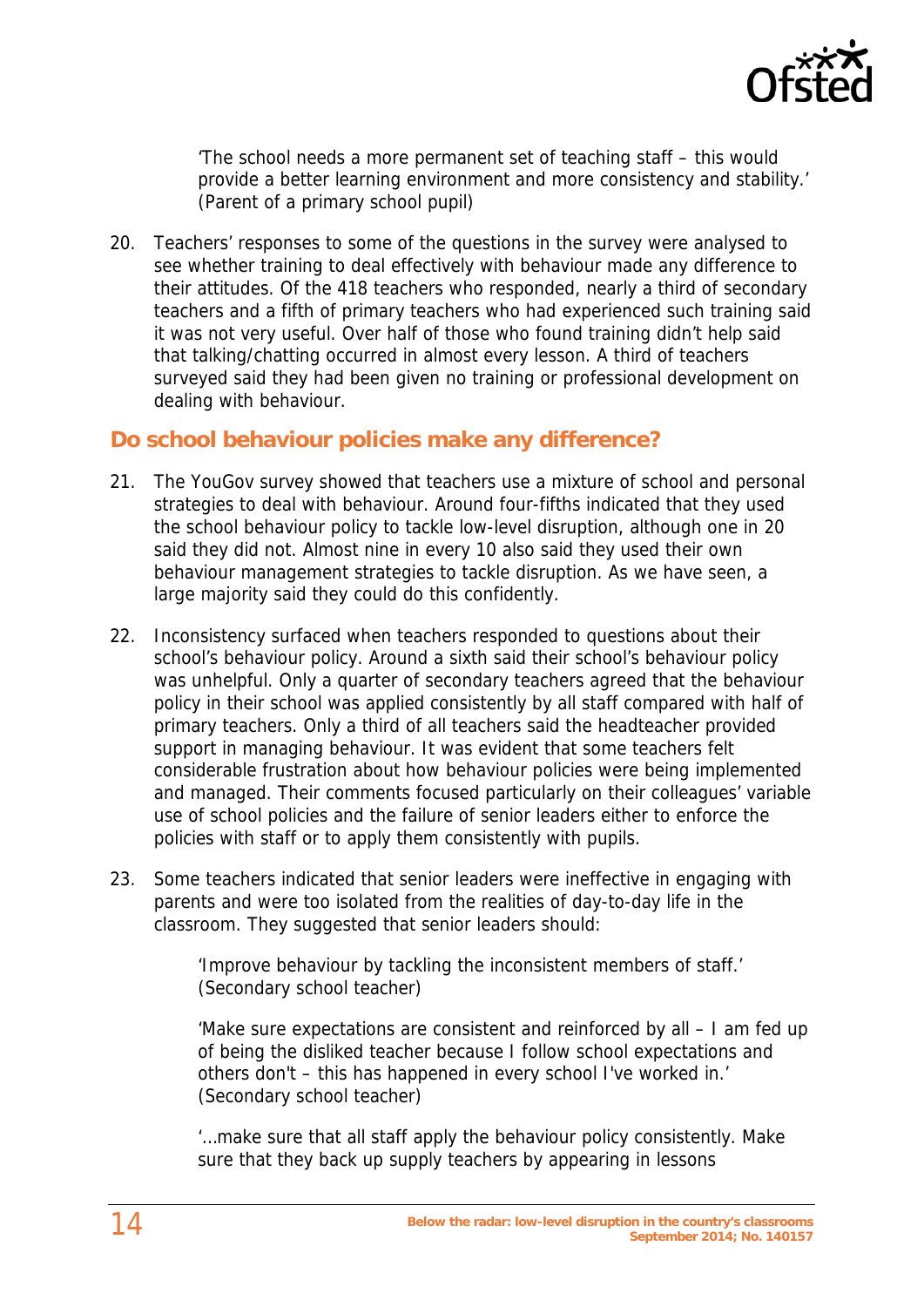

unexpectedly and asking supply teachers for feedback at the end of the day.' (Secondary school teacher)

24. The survey also investigated how well a school's policies extended beyond its doors. Nearly a third of the 748 parents surveyed who answered the question did not agree that pupils adhered to behaviour policies when they were travelling to and from school.

#### **What can be done better?**

25. Teachers were asked what could be done to improve the culture for learning in their schools. Over three-quarters responded that high expectations needed to be communicated clearly and regularly to pupils and parents. Over half of teachers wanted more engagement between the school and parents about behaviour. Four-fifths of parents also identified regular communication to pupils of the school's expectations as a way of improving the learning culture. Three out of 10 teachers indicated that the headteacher could do more to ensure that other staff applied policies consistently. This suggests that teachers are aware of internal variations in their own school and want senior leaders, who should be monitoring and taking more effective action, to take more responsibility for putting a stop to this. Teachers raised this concern in several comments:

> 'Be consistent with behaviour policy and make sure teachers apply it properly.' (Secondary school teacher)

'Make sure it is implemented throughout the school by all staff.' (Secondary school teacher)

'Ensure that staff are consistent in their expectations, especially in dealing with uniform at the start of the day.' (Secondary school teacher)

26. Some parents thought that schools were not identifying weak teachers:

'It's not the children, it's the way in which they are taught. Constant changing of teachers, as the school struggles to employ capable permanent staff; lack of interesting lessons; one of my child's teachers is, according to my child, a great person but a terrible teacher. None of the students have said anything to the staff because he's such a nice guy. How does that help their education? How is this teacher being measured?' (Parent of a secondary school student)

'A more consistent approach across all classes – there are isolated instances where bad behaviour is not dealt with swiftly enough and this is seen as tolerable by some students and they take this attitude into other classes.' (Parent of a secondary school student)

27. Around three in 10 secondary teachers said that their headteacher supported them in managing poor behaviour and this was reflected in some teachers'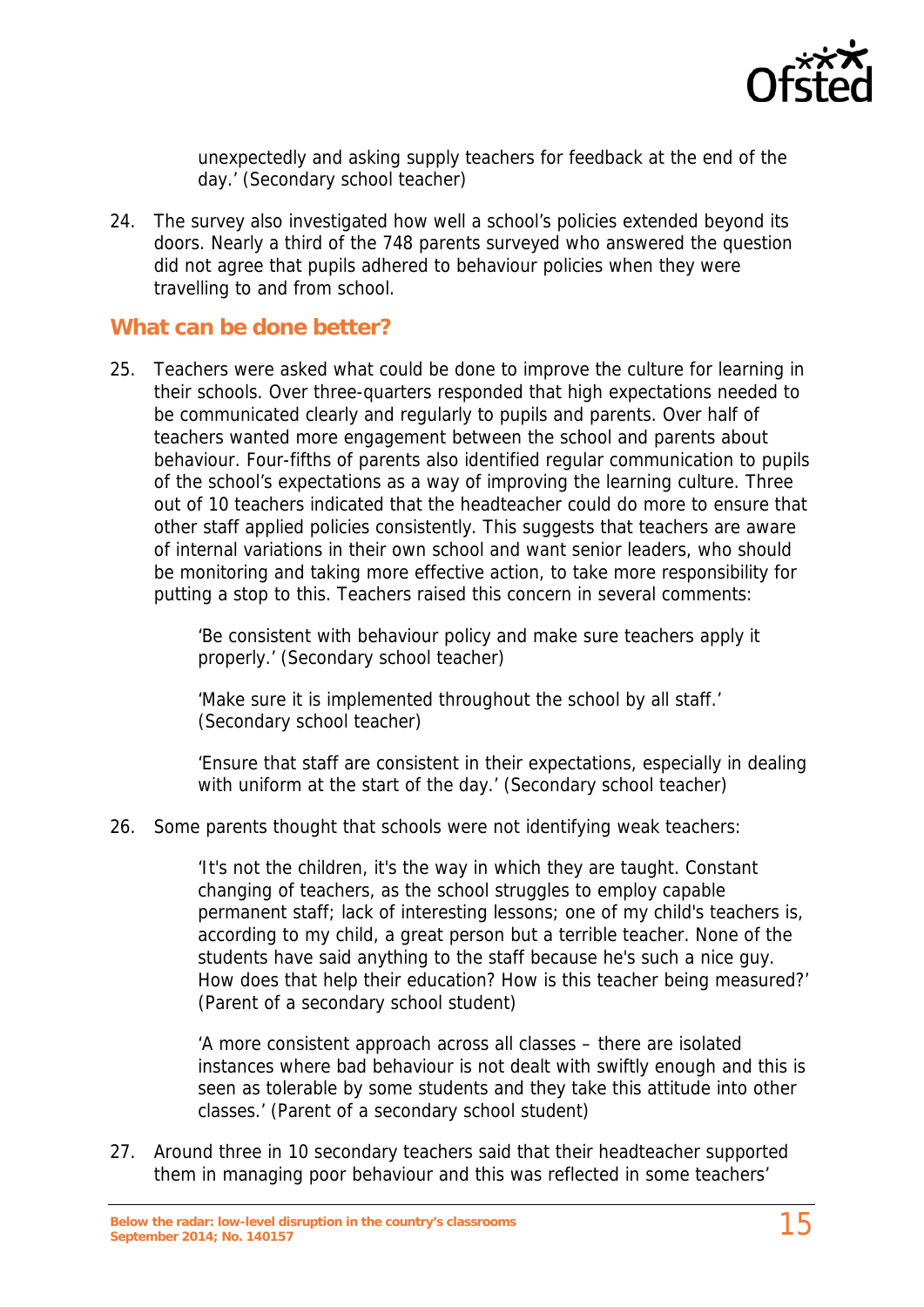

comments. Conversely, many teachers indicated that senior leaders were not visible or assertive enough in enforcing discipline, school rules or establishing the right ethos. As a result, having the correct uniform and not chewing gum in classes, for example, were perceived as unimportant. In some cases, teachers said that senior leaders had too narrow a focus and needed to set higher expectations of behaviour, including by being visible in the classroom themselves:

'Tighten up the uniform, tighten up the culture so low expectations are raised across the board, remove the system of non-teaching pastoral staff (cheap and ineffective heads of year who are not qualified to do anything really, never mind set the standards for the school's ethos!). Visit leading private and state schools to observe how poor behaviour should be handled and how to instil an ethos of high expectations in staff and students. Stop obsessing about results and start obsessing about courtesy, hard work, effort, presentation and the general ethos. Given an already outstanding teaching team, the factors listed above are the barriers to outstanding.' (Secondary school teacher)

'Maintain a physical presence. Establish clear expectations and keep coming back to these regularly, evaluating progress at least every half term.' (Primary school teacher)

'By creating a presence on the corridors they could better support the staff so that the students are led to believe that the teachers are not powerless but have the full support of the senior leadership team.' (Secondary school teacher)

28. Parents also reflected the same desire for greater consistency. Of those responding, just under two-thirds said that the headteacher should make sure all staff applied the behaviour policy as a way of improving the learning culture. A similar proportion said rules on school uniform should be applied consistently.

> 'Teachers being consistent with expectations and attitudes.' (Parent of a secondary school student)

> 'Punish poor behaviour more consistently. In our view there is too much leeway given to some children who are aggressive/bullying/disruptive.' (Parent of a primary school pupil)

29. Some parents called for greater formality in schools:

'The school should insist students pay attention to the teacher – none of this calling the teacher by their given name. It is Miss, Sir or Mrs/Miss X.' (Parent of a secondary school student)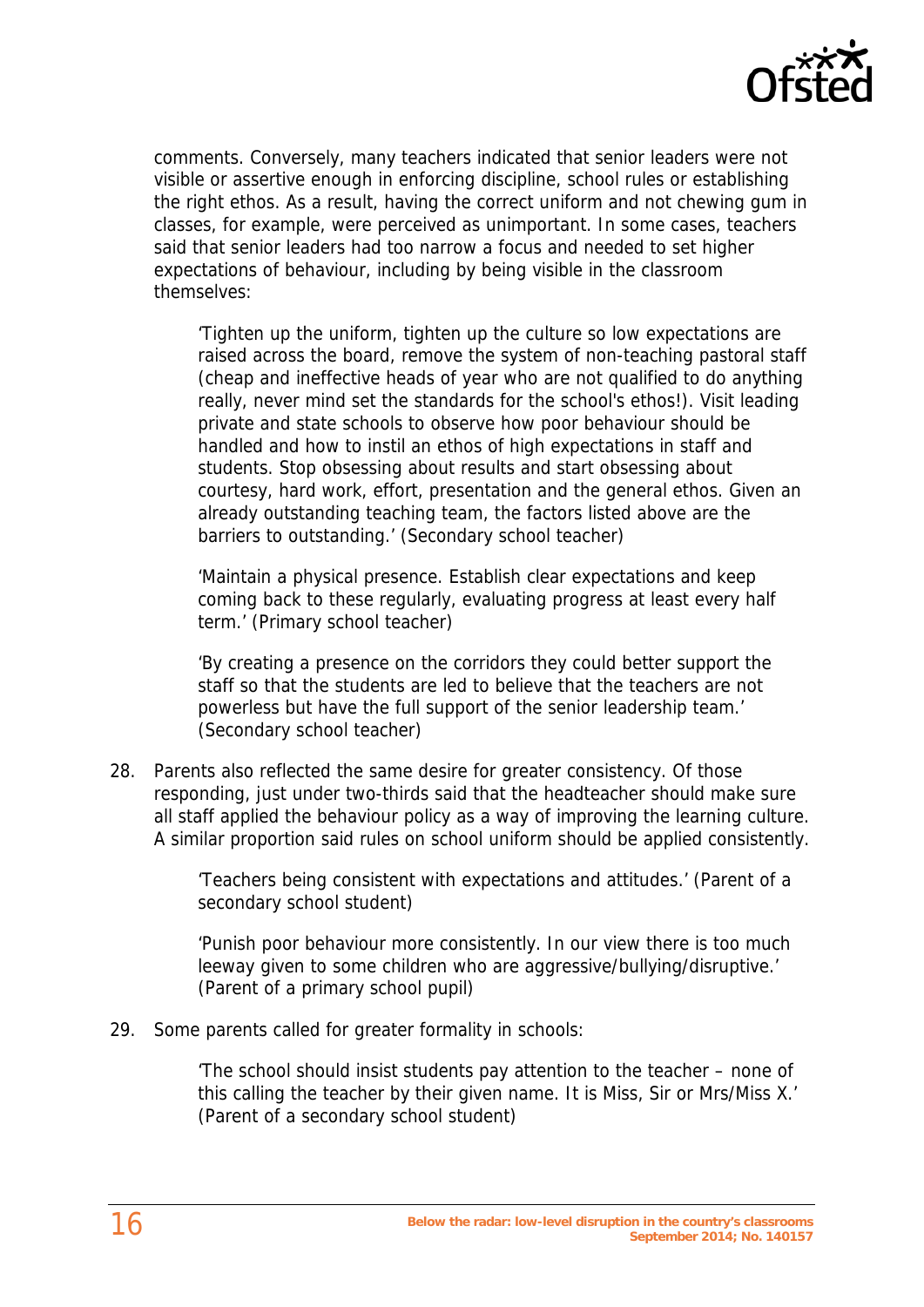

30. However, a number of the parents surveyed also made many positive comments about schools and expressed the view that they thought teachers were doing a good job:

> 'I am completely happy with the learning culture at my son's school.' (Parent of a primary school pupil)

'The learning culture at my child's school is very effective.' (Parent of a primary school pupil)

'Doesn't need improving; they have done a wonderful job with my looked after child with behavioural and emotional difficulties. Fantastic support!' (Parent of a primary school pupil)

#### **How involved are parents in supporting high standards of behaviour?**

- 31. A school's behaviour policy can help parents understand its expectations and the part they can play in supporting good behaviour. Almost a quarter of parents of primary school pupils and a sixth of parents of secondary school students were unaware of whether their child's school had a behaviour policy or not. Of the 817 parents surveyed who were aware of their school's behaviour policy, around one in 12 thought that the policy was unhelpful and a quarter of secondary parents could not agree that it was applied consistently. However, both the parents and teachers surveyed agreed that parents should be much more involved in behavioural issues. The responses suggested that partnerships between parents and schools were not always effective and that communication could be weak.
- 32. Some parents indicated that schools should expect more of them:

'Being strict for both parents and pupils.' (Parent of a primary school pupil)

'Get parents of disruptive children to understand why it is important they support the school.' (Parent of a primary school pupil)

'Find a way to feed back to parents more regularly on the child's learning, and perhaps introduce an opportunity to guide parents on techniques to improve discipline at home.' (Parent of a secondary school student)

'Engage with parents more – communicate why there is very little homework set and what parents can do to help bring the learning culture into the home.' (Parent of a secondary school student)

33. Other parents saw the advantages of good communication or wanted more support: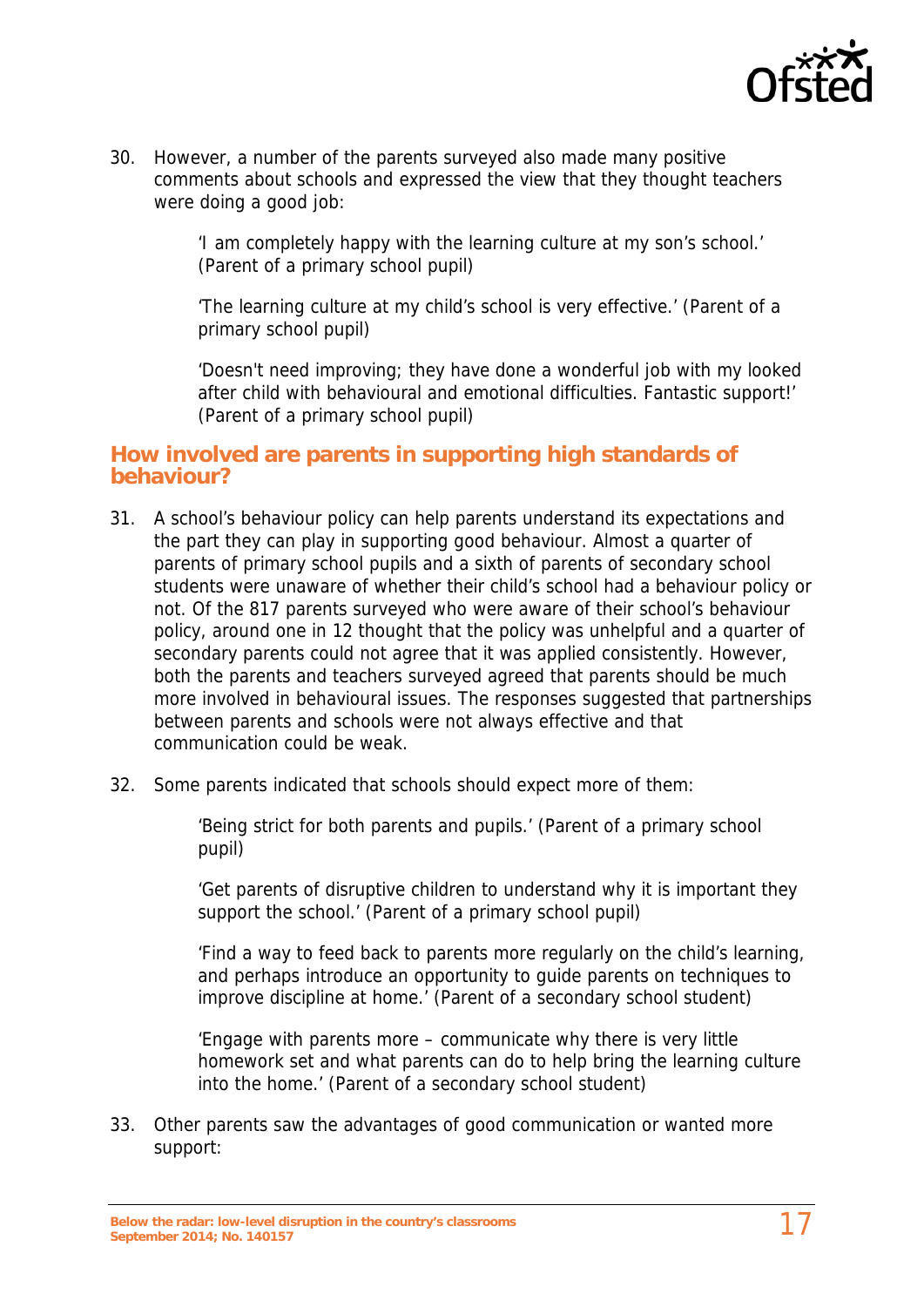

'My son is fortunate enough to attend an excellent school and I have no advice to offer the teaching professionals there. Good communication is the key: they inform me quickly if they have concerns and I act accordingly. I inform them if I am concerned about anything and they also act very promptly to deal with it and feed back to me on it.' (Parent of a secondary school student)

'I think parents can help with behaviour but some parents do not care if their children are behaving badly at school. Schools need a very clear policy which is regularly communicated to students and teachers. There should be zero tolerance of bad behaviour and very clearly specified consequences which are adhered to.' (Parent of a secondary school student)

'They should communicate more with the parents of children that do well to encourage positive praise. Immediate communication of bad behaviour would be good, too. Often you don't find out until weeks after when a specific behaviour has been going on for a while.' (Parent of a secondary school student)

34. Some parents also thought that more could be done to promote better partnerships for learning in areas such as homework:

> 'Set proper regular homework, not reliant on internet, use exercise books not random pieces of paper. A system where all homework is completed by a set date with a specific place to leave it first thing on that date. Exercise books can be brought home not made to leave them with teacher so parents can actually see their child's work. Bring back text books!' (Parent of a secondary school student)

35. Teachers saw strong relationships with parents as the best way of building a positive learning culture. Three-quarters of teachers ranked 'communicating high expectations about behaviour to both pupils and their parents' as the most important factor in building a positive culture. The second most important factor was engaging parents on issues about behaviour.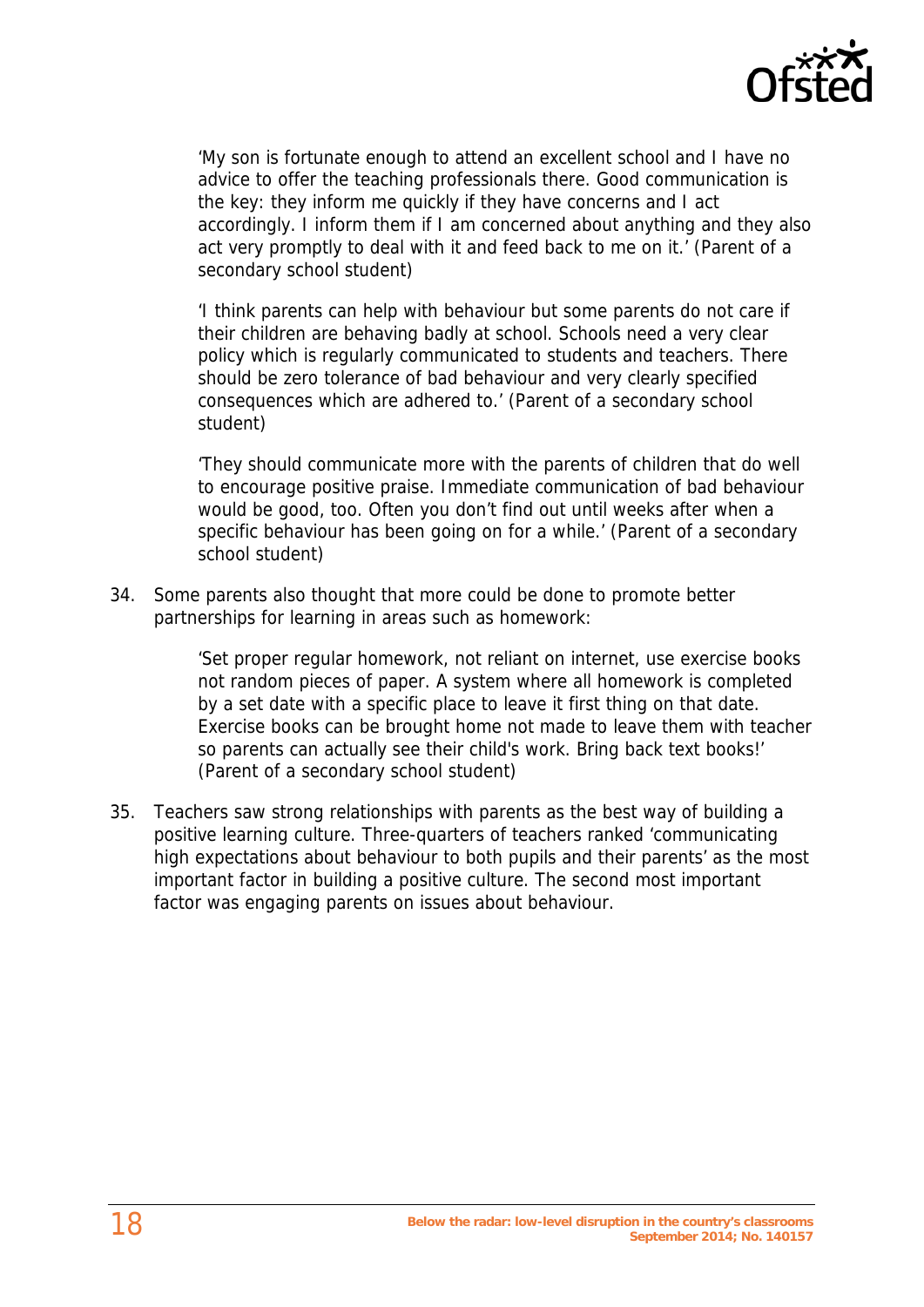

## **Part B. Evidence from school inspections since 1 January 2014**

36. The importance of good behaviour in schools was highlighted in 'Her Majesty's Chief Inspector's Annual Report 2012/13':

> 'In the best schools, strong leaders and governors routinely challenge low expectations and mediocre teaching. They create a culture in which good teaching can flourish – orderly and welcoming schools that insist on high standards, where teachers routinely challenge children to do better. These leaders reward good performance and tolerate neither inconsistent teaching nor poor behaviour. This contrasts sharply with a minority of poor schools where leadership loses focus on the essential job of ensuring high standards of behaviour and improving teaching and learning. In these schools, low-level misbehaviour in the classroom often slows pupils' progress.'12

37. In January 2014, Ofsted revised its guidance for inspectors to raise expectations about behaviour and more closely link it with the effectiveness of leadership and management. Since then, fewer schools have had behaviour judged to be better than other aspects of their work (Figure 6).<sup>13</sup>

<sup>&</sup>lt;sup>12</sup> *Ofsted Annual Report 2012/13 – Schools* (130236), Ofsted, 2013;<br>www.ofsted.gov.uk/resources/ofsted-annual-report-201213-schools.

 $13$  In secondary schools judged good since January 2014, 13% have been judged to have outstanding behaviour and safety; the corresponding figure was 24% in the autumn term 2013. In secondary schools judged to require improvement, there has been a fall from 68% of schools in the autumn term 2013 to 47% (as at May 2014) in which the judgement on behaviour was more positive than the judgement on the school's overall effectiveness.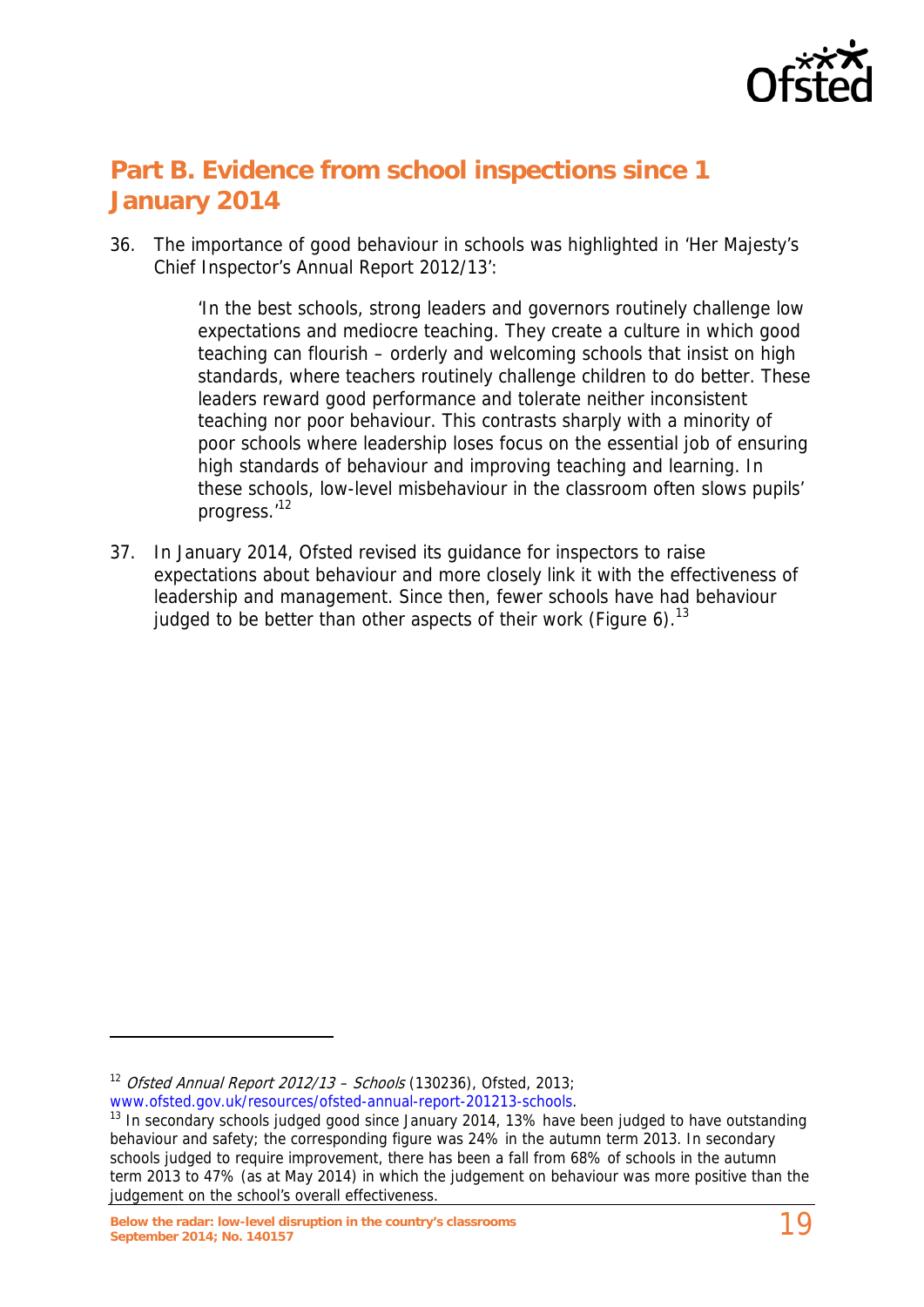

**Figure 6: Changes in inspection judgements for behaviour and safety and overall effectiveness, showing whether the grade for behaviour and safety is higher than or the same as overall effectiveness, autumn 2013 and spring 2014** 



Schools inspected in Autumn term 2013 Schools inspected from January 2014

Source: Ofsted inspection

38. Following the revisions to inspection guidance, inspectors are increasingly identifying areas for improvement that relate to behaviour, including in those schools where it has not been judged inadequate but where it does provide some cause for concern.

## **Where schools aren't getting it right**

39. In schools inspected since January 2014 where there were concerns about behaviour, the most common issue was a lack of consistency in setting, and insisting on, high standards of behaviour. Figure 7 shows the most common aspects referred to in a sample of 95 inspection reports from 2014 in which behaviour was a concern.14

<sup>&</sup>lt;sup>14</sup> These were drawn from 374 inspections graded 3 (requires improvement) or 4 (inadequate) for behaviour and safety in this period; all were graded 3 or 4 for overall effectiveness.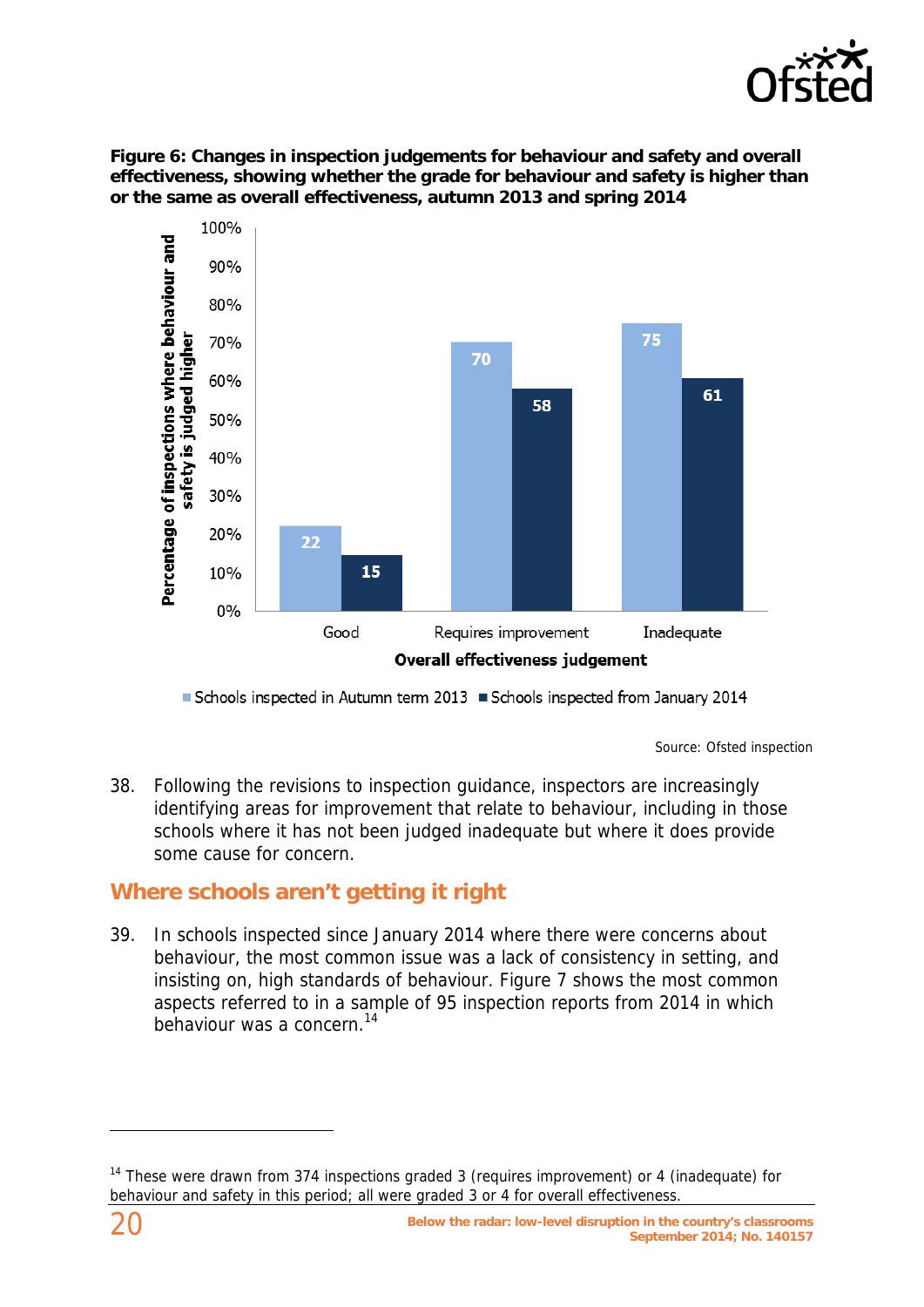

#### **Figure 7: Analysis of areas for improvement relating to behaviour in 95 schools inspected between January and March 2014**



- 40. Inconsistency in how behaviour was dealt with across different classes was prevalent in over a third of the 95 schools studied. This echoes some of the findings from the YouGov surveys. It highlights the importance of both senior leaders and individual teachers enforcing the school's expectations and codes of conduct in a way that is consistent for pupils. If the problem of low-level disruption persists in a school, it is plainly the responsibility of senior leaders to tackle this and also of governors to challenge them about it. Individual teachers also have responsibility for implementing the school's policy and upholding high expectations in the classroom.
- 41. These inspection reports also give clear examples of schools where behaviour was previously judged to require improvement and senior leaders subsequently failed to respond quickly enough to problems with classroom discipline. As a result, the culture in lessons deteriorated:

'[The pupils'] …lack of engagement in lessons frequently leads to disrupted learning. Behaviour is often better around the school, for example in the corridors, than in lessons. **The school has failed to deal effectively with behaviour in the classroom.** Too often, as seen in 34 instances so far this term, pupils are sent to the inclusion room and the problem is not tackled at the source to reach long-term solutions.

'Not all teachers, particularly temporary teachers, are implementing the school's new behaviour policy. As a result, students' poor behaviour is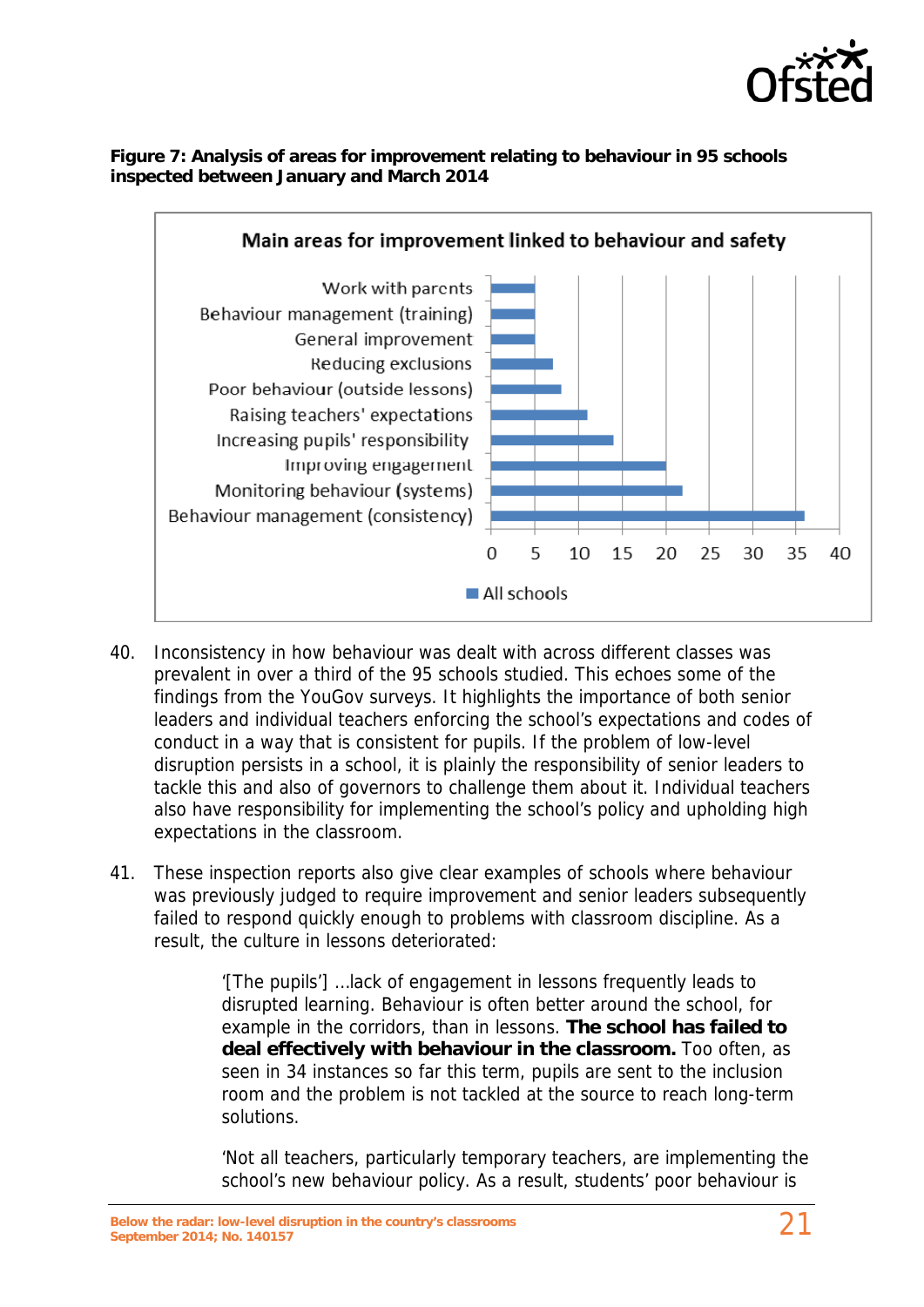

not consistently, or effectively, tackled by staff. Students commented on the high numbers who leave their own lessons and disrupt learning in other classes.' (Ofsted inspection report)

42. In some of these 95 inspection reports, standards were identified to have been allowed to slip in less dramatic ways, but with long-term detrimental consequences for the culture of the schools:

> '**Students are not required to wear school uniform.** Some staff take the lead of the headteacher and dress in a business-like fashion. However, in other cases, **teachers' attire is too casual and does not promote high professional standards or expectations**. My visits to lessons and observations around the school revealed continuing concerns with the behaviour of some students. This included answering back when challenged and talking over the teacher's instructions.' (Ofsted monitoring inspection)

'Inspection evidence from observations, supported by the views of students and staff, indicates that behaviour is not consistently good and that some staff do not apply the academy's polices […] **A minority of students are slow in moving to lessons and need considerable encouragment from staff to get to lessons on time**.' (Ofsted inspection report)

'Not all school rules are consistently applied; for example, **students sometimes take food out [of the dining hall] and this leads to a small amount of litter** in the area; although most students look smart, **some students wear their school uniform in an untidy manner**.' (Ofsted inspection report)

'In too many lessons, **low-level disruption, lack of concentration, social chatting and calling out** are allowed to continue without being challenged by the teacher. Teachers do not consistently follow the academy's guidelines for dealing with poor behaviour. As a result, time is wasted, the pace of learning slows down and very little work is done.' (Ofsted inspection report)

- 43. Between January and July 2014, Ofsted also conducted unannounced inspections of behaviour in 28 schools. These inspections evaluated improvements in schools where behaviour had been judged to be less than good at the previous section 5 inspection and where the areas for improvement had signalled the need to take significant action. These schools were selected as also having good leadership and management and so were likely to have sufficient capacity to tackle the identified areas for improvement. Only 64 schools met these criteria.
- 44. In one of the schools visited, behaviour had declined to the extent that inspectors judged the school to require special measures. In one other,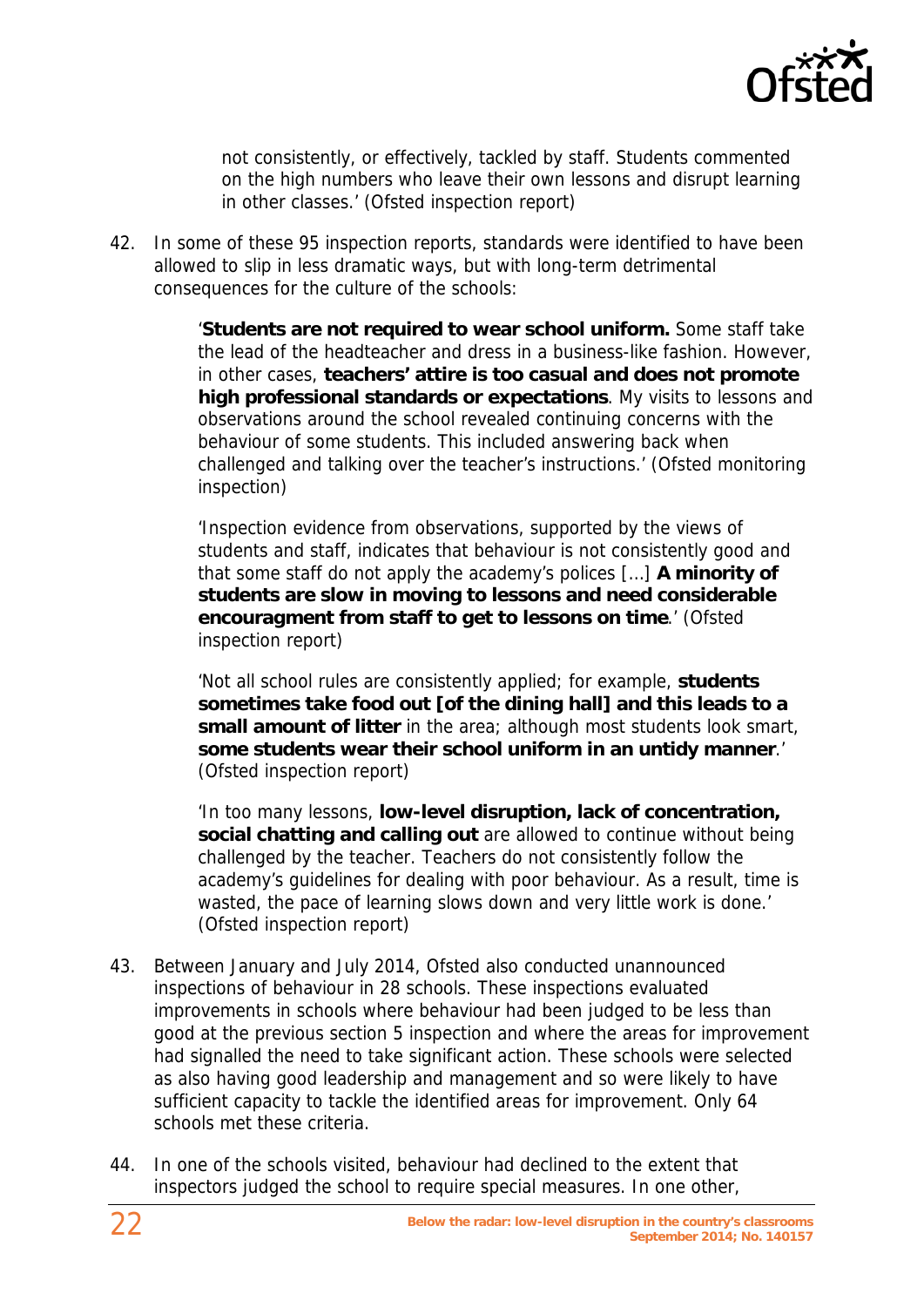

inspectors expressed concerns that behaviour was declining, although was not yet inadequate. However, in most of the others, senior leaders had taken the earlier inspection findings seriously and had improved – or were starting to improve – their approaches to ensure greater consistency and higher expectations. In two schools, behaviour and safety were judged to be good.

45. In almost all of the schools, however, inspectors still judged behaviour to require improvement. For example:

> '**There is [still some] horseplay and noisy behaviour**, but students settle down quickly when teachers tell them to stop. Students told me that there used to be a lot of poor behaviour at break and lunchtime, with people running around corridors, 'barging' each other, throwing food around and breaking windows. They say that such things are now very rare.' (Ofsted monitoring inspection)

46. Inspectors found examples of behaviour varying across classes during the unnanounced inspections, which reflected many of the findings from the YouGov surveys:

> 'Students' behaviour requires improvement because some teachers are accepting of poor behaviour in lessons, which disrupts learning. **These teachers do not follow the academy's behaviour policy consistently and often ignore students' casual use of foul language**.' (Ofsted monitoring inspection)

'….in too many lessons, teachers do not follow the academy's behaviour policy so learning is disrupted. During the inspection, there were occasions in lessons when students moved out of their seats without permission to chat to others. Some students stopped working to brush their hair. Teachers did not challenge this behaviour. **The same students were observed behaving impeccably in other lessons with different teachers. Students echoed these observations by indicating that their behaviour varied according to the teacher.** Some teachers also ignored the use of foul language during lessons.' (Ofsted monitoring inspection)

47. While some senior leaders in these schools were making concerted efforts to improve behaviour, the results were patchy. This was mainly because not all teachers were following the school's – often new – behaviour policy. Some staff and students commented that the systems were too complicated or bureaucratic. One result of this was that schools were slow to pick up on what was happening in the classroom and to take the necessary action.

> 'Where poor behaviour was observed…**teachers had often used up all of the stages in the behaviour system within a short period** from the start of the lesson.' (Ofsted monitoring inspection)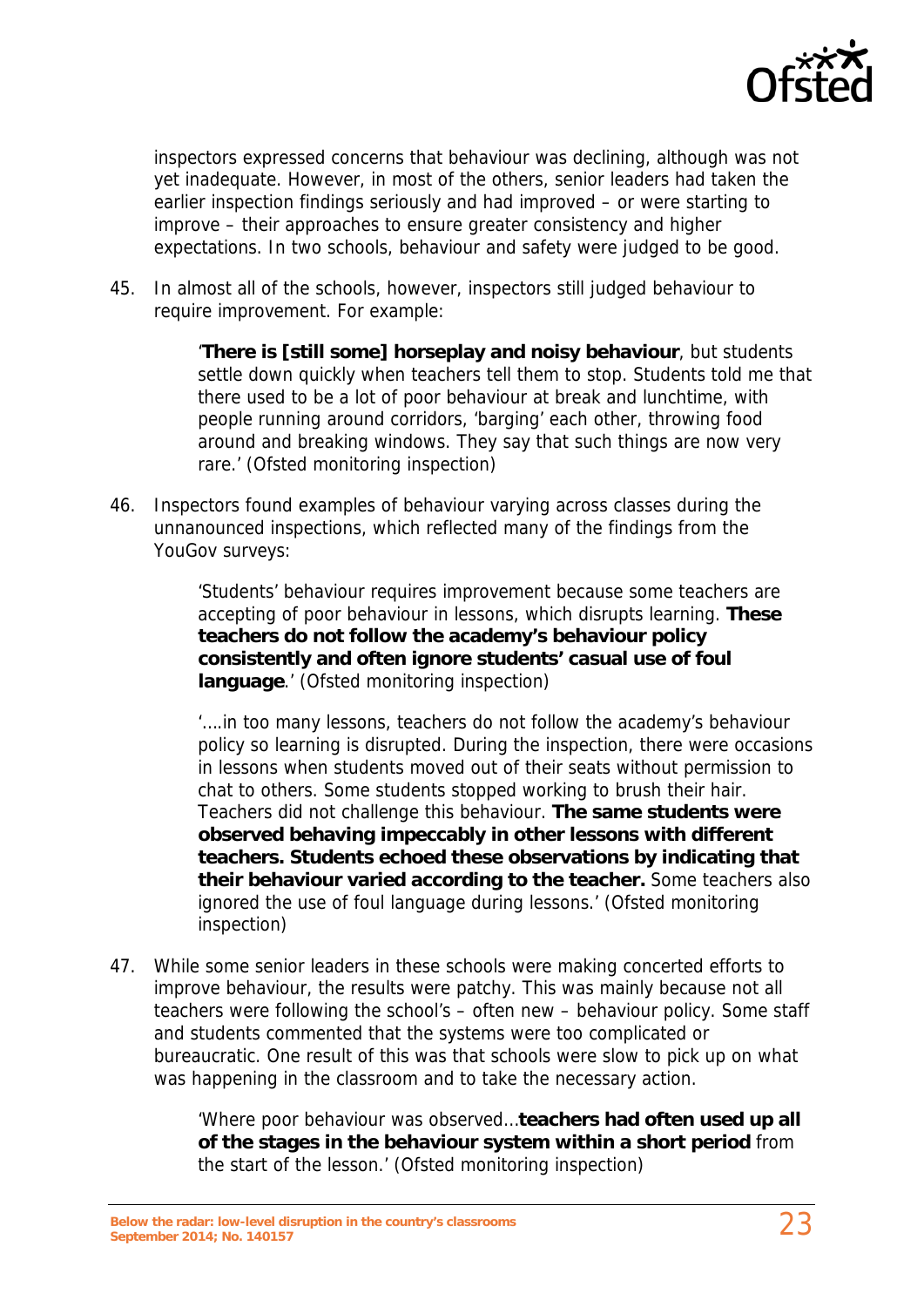

In one of the schools inspected where behaviour had declined, senior managers had not made adequate preparation for a period of staff change:

'…**instability in staffing and regular staff changes have limited the impact of the systems to manage and promote good behaviour**. Although there are regular induction and training sessions, not all teaching staff yet have the skills to consistently create high expectations within the classroom. Similarly, not all staff take an active part in the management of behaviour outside of lessons. Too often staff supervising the students are passive and fail to engage with the promotion of positive actions.' (Ofsted monitoring inspection)

#### **Where schools are getting it right**

48. In the best schools inspected since January 2014, senior leaders set high expectations and enforce codes of conduct. They recognise that good discipline is needed to create a positive climate for learning and that this is a responsibility that should be shared by leaders, teachers, parents and pupils. Where needed, effective school leaders are uncompromising in their expectations and never settle for lower standards of behaviour. If low-level disruption exists, they challenge it readily and do not hesitate if students need admonishment or if parents need to be involved. In this example of a school where behaviour improved from good to outstanding, the headteacher sets the tone, but all staff are engaged in ensuring high standards:

> 'The atmosphere in classes and around the school is calm and positive. The number of students who are excluded for a short amount of time has fallen rapidly in recent years. **Students understand the school's behaviour policy and know it will be implemented rigorously by staff.** They told inspectors that the system of sanctions and rewards works well and that staff apply it consistently. They were happy to talk about how much they enjoy school and their lessons.' (Ofsted inspection report)

- 49. The best headteachers and their senior leaders are usually visible in classrooms, corridors and around the school grounds. This echoed the points made by teachers in the YouGov surveys. These senior leaders know where low-level disruption might occur and if it does they make sure that it is dealt with by staff and that parents are informed, so that it is less likely to happen in future.
- 50. In these schools, high expectations of behaviour have been spelt out by senior staff and are applied consistently, with similarly consistent responses to any pupils who engage in minor or other disruptive behaviour. Staff, pupils and parents know what is expected of them and any transgressions by pupils are met with a robust response: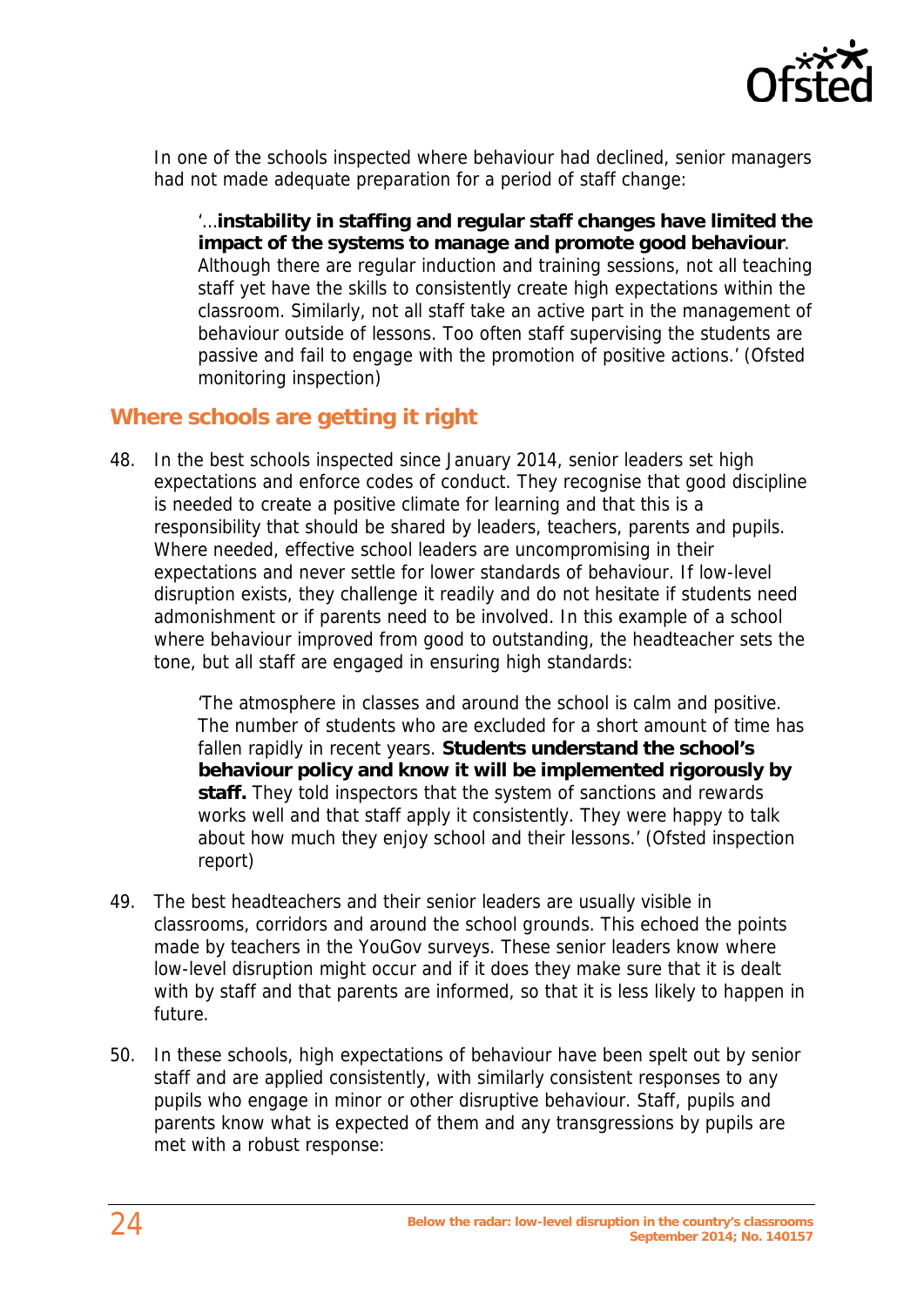

'Behaviour logs show that the rare instances of poor behaviour are dealt with effectively by staff, and that full records are kept and analysed for trends. **Students themselves are clear that staff will deal with bad behaviour.** They know who to report concerns to and are clear these will be followed up.' (Ofsted inspection report)

51. In another school, where behaviour had improved from good to outstanding, any problems were addressed immediately:

> 'The behaviour of students is outstanding...They show a great enthusiasm for their learning and are keen to do well. As a result of the good teaching they receive and the consistently good management of behaviour by all staff, they show positive attitudes to learning… **The school is quick to identify students at risk of underachieving due to poor behaviour** and to work to change their attitudes.' (Ofsted inspection report)

52. Similar patterns were found in other schools with outstanding behaviour:

'Underpinning such outstanding behaviour are systems that are applied fairly and consistently by all staff. **Students know what is expected of them and the consequences that follow should they fall out of line**. "It encourages us to behave well and none of us wants to let the school down" was the opinion of one student that summed up the success of the school in a nutshell.' (Ofsted inspection report)

53. Improving schools do not ignore instances of minor or other disruptive behaviour. They apply the rules uniformly and with rigour:

> 'In a very small minority of lessons observed, poor behaviour by one or two students led to disruptions to learning. **The school's own behaviour logs indicate that incidents are minor and relatively infrequent and that they always lead to appropriate sanctions**. There is an automatic link from the behaviour log to the parental email system so that parents receive a daily email detailing both positive and negative occurrences for their child as well as a record of their homework for that evening.' (Ofsted inspection report)

> 'Students' behaviour, attitudes and readiness to learn in lessons are good. There is very little lateness or disruption to lessons. Leaders have created systems that encourage positive student attitudes. **They take swift and decisive action when students do not meet their required standards.** Consequently, students speak positively about the significant improvements they have seen to conduct in lessons.' (Ofsted inspection report)